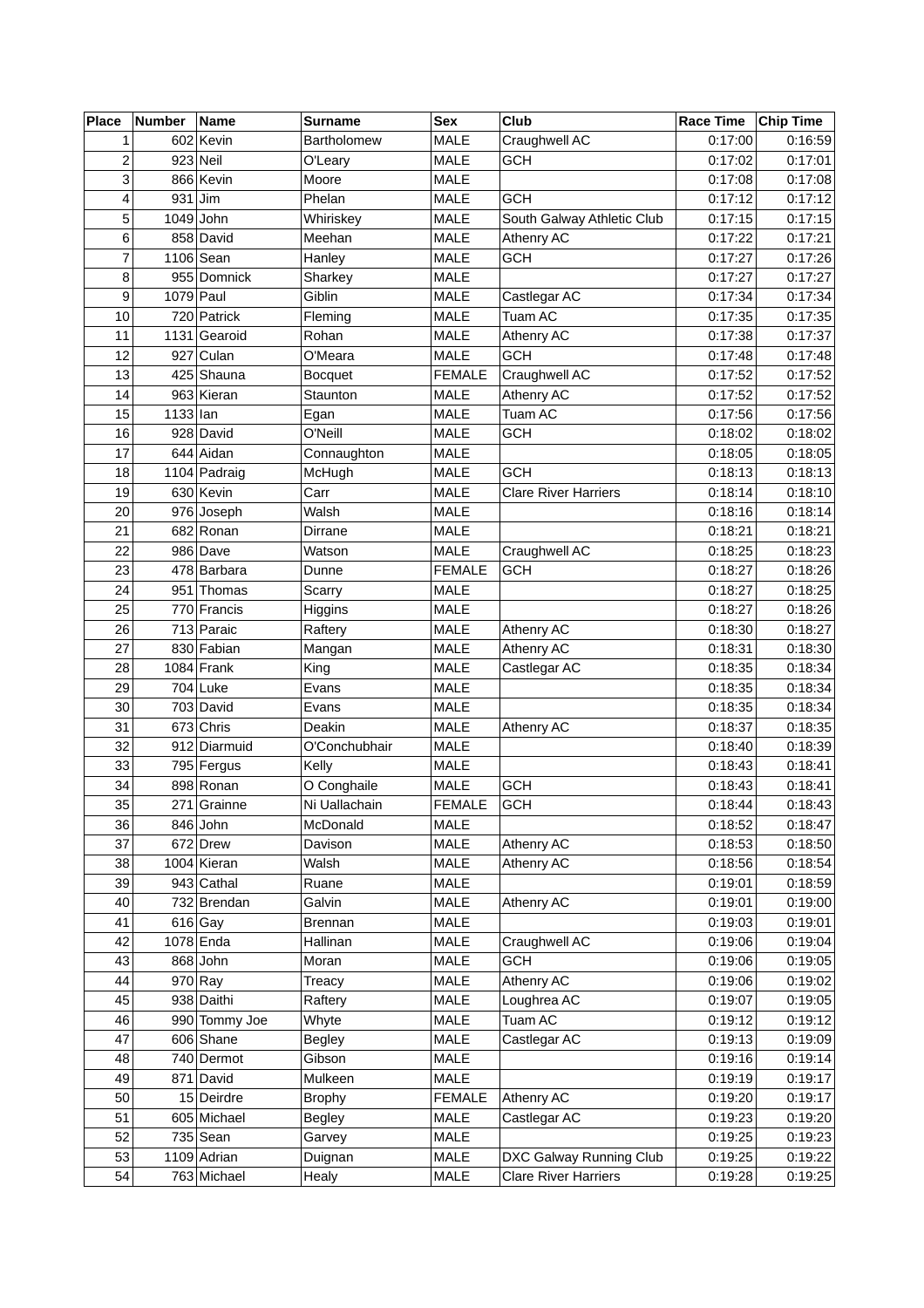| 55  |            | 645 Kevin     | Connaughton       | <b>MALE</b>   |                            | 0:19:30 | 0:19:30 |
|-----|------------|---------------|-------------------|---------------|----------------------------|---------|---------|
| 56  |            | 933 Arthur    | Potter            | <b>MALE</b>   |                            | 0:19:33 | 0:19:29 |
| 57  |            | 456 Sinead    | <b>Brody</b>      | <b>FEMALE</b> | <b>GCH</b>                 | 0:19:38 | 0:19:27 |
| 58  | $1112$ Pat |               | O'Dwyer           | <b>MALE</b>   | <b>GCH</b>                 | 0:19:39 | 0:19:37 |
| 59  |            | $978$ Liam    | Walsh             | <b>MALE</b>   |                            | 0:19:42 | 0:19:36 |
| 60  |            | $761$ Niall   | Hayes             | <b>MALE</b>   |                            | 0:19:42 | 0:19:36 |
| 61  |            | $640$ Paul    | <b>McGuinness</b> | <b>MALE</b>   |                            | 0:19:44 | 0:19:38 |
| 62  |            | 820 Robert    | Lennon            | MALE          | Castlegar AC               | 0:19:44 | 0:19:39 |
| 63  |            | 449 Elaine    | Walsh             | <b>FEMALE</b> | <b>GCH</b>                 | 0:19:45 | 0:19:43 |
| 64  |            | 360 Tara      | Whyte             | <b>FEMALE</b> | <b>GCH</b>                 | 0:19:48 | 0:19:48 |
| 65  |            | 696 Fergal    | Duffy             | <b>MALE</b>   |                            | 0:19:50 | 0:19:46 |
| 66  |            | 1059 Murt     | Fallon            | MALE          | Tuam AC                    | 0:19:51 | 0:19:47 |
| 67  |            | $981$ Paul    | Walsh             | <b>MALE</b>   | Tuam AC                    | 0:19:52 | 0:19:38 |
| 68  |            | 987 Bryan     | Weafer            | <b>MALE</b>   | <b>GCH</b>                 | 0:19:54 | 0:19:48 |
| 69  | $681$ Pat  |               | Dirrane           | MALE          |                            | 0:19:56 | 0:19:52 |
| 70  |            | $974$ Paul    | Waldron           | <b>MALE</b>   |                            | 0:19:57 | 0:19:42 |
| 71  | 1063 Pat   |               | Ward              | <b>MALE</b>   | Tuam AC                    | 0:19:58 | 0:19:56 |
| 72  |            | $902$ Pat     | O Donoghue        | <b>MALE</b>   |                            | 0:19:58 | 0:19:44 |
| 73  |            | $1053$ Dara   | Williams          | MALE          | South Galway Athletic Club | 0:19:59 | 0:19:58 |
| 74  |            | 942 Brendan   | Ruane             | <b>MALE</b>   |                            | 0:19:59 | 0:19:56 |
| 75  |            | 723 Patrick   | Forde             | <b>MALE</b>   | Athenry AC                 | 0:20:00 | 0:19:55 |
| 76  |            | $1031$ Keith  | Holland           | <b>MALE</b>   | Mayo AC                    | 0:20:01 | 0:19:58 |
| 77  |            | 1036 Mike     | Holland           | <b>MALE</b>   |                            | 0:20:01 | 0:19:58 |
| 78  |            | 772 Michael   | Holian            | <b>MALE</b>   |                            | 0:20:03 | 0:19:52 |
| 79  |            | 798 Pat       | Kelly             | MALE          |                            | 0:20:04 | 0:20:03 |
| 80  |            | 910 David     | O'Brien           | <b>MALE</b>   |                            | 0:20:04 | 0:20:01 |
| 81  |            | $869$ Mark    | Moran             | <b>MALE</b>   |                            | 0:20:04 | 0:20:01 |
| 82  |            | 72 Neasa      | De Burca          | <b>FEMALE</b> | <b>GCH</b>                 | 0:20:04 | 0:20:04 |
| 83  |            | 926 Tony      | O'Malley          | MALE          |                            | 0:20:05 | 0:19:55 |
| 84  |            | 730 Tomas     | Gallagher         | MALE          |                            | 0:20:06 | 0:19:45 |
| 85  |            | 52 Debbie     | Corcoran          | <b>FEMALE</b> |                            | 0:20:09 | 0:20:07 |
| 86  |            | 949 Austin    | Sammon            | MALE          | Castlegar AC               | 0:20:10 | 0:20:04 |
| 87  |            | $1068$ Kevin  | O'Grady           | MALE          | Maree AC                   | 0:20:11 | 0:20:10 |
| 88  |            | $831$ Alan    | Mannion           | <b>MALE</b>   |                            | 0:20:12 | 0:20:04 |
| 89  |            | 813 Donal     | Leahy             | MALE          | Athenry AC                 | 0:20:12 | 0:20:06 |
| 90  |            | $782$ Paul    | Hynes             | <b>MALE</b>   | Tuam AC                    | 0:20:13 | 0:20:11 |
| 91  |            | 863 Brendan   | Monaghan          | MALE          | Tuam AC                    | 0:20:14 | 0:20:12 |
| 92  |            | 837 Brendan   | McArdle           | MALE          | <b>GCH</b>                 | 0:20:17 | 0:20:16 |
| 93  |            | 835 Michael   | Mc Mahon          | MALE          | Marathon Club Ireland      | 0:20:18 | 0:20:16 |
| 94  |            | 922 Martin    | O'Hara            | MALE          | Athenry AC                 | 0:20:20 | 0:20:13 |
| 95  |            | 917 Kenneth   | O'Dea             | MALE          | Athenry AC                 | 0:20:21 | 0:20:16 |
| 96  |            | 9 Marie       | <b>Boyle</b>      | <b>FEMALE</b> |                            | 0:20:25 | 0:20:23 |
| 97  |            | $1077$ John   | Ward              | MALE          | Craughwell AC              | 0:20:28 | 0:20:27 |
| 98  |            | 867 Brian     | Moran             | MALE          |                            | 0:20:29 | 0:20:25 |
| 99  |            | 850 Martin    | McGrath           | MALE          | Athenry AC                 | 0:20:30 | 0:20:22 |
| 100 |            | 832 Ronan     | Mannion           | MALE          |                            | 0:20:32 | 0:20:25 |
| 101 |            | 964 David     | Stephens          | MALE          |                            | 0:20:32 | 0:20:28 |
| 102 |            | $777$ Alan    | Howard            | MALE          | Weir Road Runners          | 0:20:39 | 0:20:34 |
| 103 |            | 372 Caroline  | Moore             | <b>FEMALE</b> | Athenry AC                 | 0:20:40 | 0:20:30 |
| 104 |            | 737 Keith     | Gavin             | MALE          | Tuam AC                    | 0:20:40 | 0:20:39 |
| 105 |            | $972$ Jan     | Van den Bergh     | MALE          | <b>GCH</b>                 | 0:20:41 | 0:20:32 |
| 106 |            | $1005$ Fergal | Melia             | MALE          | Athenry AC                 | 0:20:44 | 0:20:39 |
| 107 |            | 836 Derek     | Mc Walter         | MALE          |                            | 0:20:48 | 0:20:43 |
| 108 |            | $1038$ Vinny  | Martyn            | MALE          | South Galway Athletic Club | 0:20:49 | 0:20:43 |
| 109 |            | 132 Sinead    | Foran             | <b>FEMALE</b> |                            | 0:20:49 | 0:20:46 |
|     |            |               |                   |               |                            |         |         |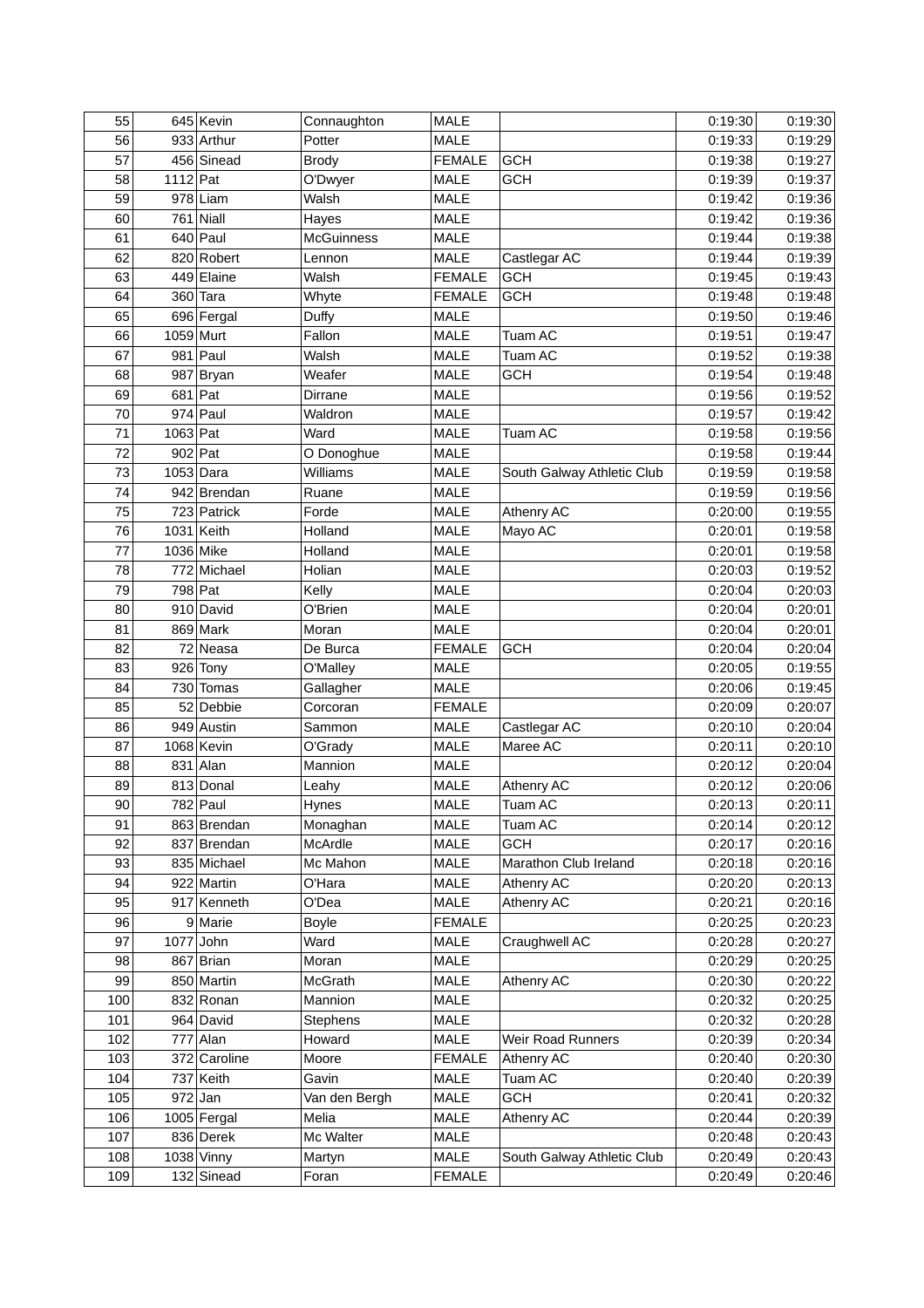| 110 |   | 1042 Michael                           | O'Connell           | <b>MALE</b>   | DXC Galway Running Club     | 0:20:51 | 0:20:41 |
|-----|---|----------------------------------------|---------------------|---------------|-----------------------------|---------|---------|
| 111 |   | 806 Basil                              | King                | <b>MALE</b>   | Athenry AC                  | 0:20:52 | 0:20:43 |
| 112 |   | 692 Aidan                              | Doyle               | <b>MALE</b>   | Tuam AC                     | 0:20:52 | 0:20:50 |
| 113 | 6 | Ciara                                  | Beuster             | <b>FEMALE</b> |                             | 0:20:53 | 0:20:47 |
| 114 |   | 885 Tony                               | Nevin               | <b>MALE</b>   |                             | 0:20:53 | 0:20:50 |
| 115 |   | $1065$ John                            | Flattery            | <b>MALE</b>   | <b>Tuam AC</b>              | 0:20:55 | 0:20:43 |
| 116 |   | $1011$ Aidan                           | Madden              | <b>MALE</b>   | Athenry AC                  | 0:20:56 | 0:20:49 |
| 117 |   | 1070 Michael                           | Keane               | <b>MALE</b>   | Maree AC                    | 0:20:58 | 0:20:50 |
| 118 |   | 653 Declan                             | Cormican            | <b>MALE</b>   |                             | 0:20:58 | 0:20:56 |
| 119 |   | 889 Liam                               | Nolan               | MALE          | South Galway Athletic Club  | 0:21:01 | 0:20:59 |
| 120 |   | 977 Kieran                             | Walsh               | <b>MALE</b>   |                             | 0:21:01 | 0:20:55 |
| 121 |   | $828$ Jim                              | Maher               | MALE          |                             | 0:21:02 | 0:21:00 |
| 122 |   | $717$ Mark                             | Flaherty            | <b>MALE</b>   | <b>GCH</b>                  | 0:21:03 | 0:20:53 |
| 123 |   | 756 Paul                               | Hanniffy            | MALE          | <b>GCH</b>                  | 0:21:04 | 0:20:54 |
| 124 |   | 894 Stephen                            | Noone               | <b>MALE</b>   |                             | 0:21:04 | 0:21:00 |
| 125 |   | 712 Adrian                             | Fitzmaurice         | MALE          | Athenry AC                  | 0:21:05 | 0:21:03 |
| 126 |   | 979 Michael                            | Walsh               | <b>MALE</b>   |                             | 0:21:06 | 0:21:01 |
| 127 |   | $747$ John                             | Gray                | <b>MALE</b>   |                             | 0:21:07 | 0:21:07 |
| 128 |   | $973$ Jim                              | Vaughan             | MALE          | Galway Triathlon Club       | 0:21:07 | 0:20:58 |
| 129 |   | $627$ Paul                             | Canavan             | <b>MALE</b>   |                             | 0:21:07 | 0:21:03 |
| 130 |   | 875 Fiachra                            | Murphy              | <b>MALE</b>   |                             | 0:21:08 | 0:21:01 |
| 131 |   | 824 Jonathan                           | Madden              | <b>MALE</b>   |                             | 0:21:09 | 0:21:04 |
| 132 |   | $874$ Enda                             |                     | MALE          |                             | 0:21:10 | 0:21:06 |
|     |   |                                        | Munnelly            |               | Athenry AC                  |         |         |
| 133 |   | 700 David                              | Dunne               | MALE          | Athenry AC                  | 0:21:13 | 0:21:07 |
| 134 |   | 1032 Patrick                           | <b>Buckley</b>      | MALE          | <b>HPE Running Club</b>     | 0:21:14 | 0:21:09 |
| 135 |   | 787 TOMASZ                             | <b>KADZIELAWSKI</b> | MALE          | Athenry AC                  | 0:21:15 | 0:21:09 |
| 136 |   | 668 Thomas D.                          | Cushen              | MALE          |                             | 0:21:16 | 0:21:12 |
| 137 |   | $657$ Alan                             | Cronin              | MALE          |                             | 0:21:16 | 0:21:05 |
| 138 |   | $890$ Cian                             | Noone               | MALE          |                             | 0:21:17 | 0:21:07 |
| 139 |   | $731$ Vinny                            | Gallagher           | MALE          |                             | 0:21:17 | 0:21:11 |
| 140 |   | 966 Jarlath                            | Tivnan              | MALE          |                             | 0:21:22 | 0:21:15 |
| 141 |   | 676 William                            | Dervan              | MALE          |                             | 0:21:25 | 0:21:17 |
| 142 |   | 785 Keith                              | Joyce               | MALE          |                             | 0:21:26 | 0:21:26 |
| 143 |   | 765 Alphonsus                          | Heneghan            | MALE          | Loughrea AC                 | 0:21:26 | 0:21:21 |
| 144 |   | 956 Paschal                            | Silke               | MALE          | Castlegar AC                | 0:21:29 | 0:21:21 |
| 145 |   | 1061 Anthony                           | Farry               | MALE          | Tuam AC                     | 0:21:29 | 0:21:06 |
| 146 |   | 698 $Pat$                              | Duggan              | MALE          |                             | 0:21:30 | 0:21:25 |
| 147 |   | 752 Gary                               | Greene              | <b>MALE</b>   |                             | 0:21:32 | 0:21:20 |
| 148 |   | 661 Patrick                            | Crowley             | MALE          |                             | 0:21:34 | 0:21:25 |
| 149 |   | 796 Jason                              | Kelly               | MALE          | <b>GCH</b>                  | 0:21:34 | 0:21:18 |
| 150 |   | $722$ Tim                              | Folan               | MALE          | <b>GCH</b>                  | 0:21:34 | 0:21:31 |
| 151 |   | $1089$ Liam                            | Cawley              | MALE          | Corofin AC                  | 0:21:36 | 0:21:29 |
| 152 |   | 1014 Michael                           | Laffey              | MALE          | <b>Clare River Harriers</b> | 0:21:36 | 0:21:25 |
| 153 |   | $684$ Gary                             | Doherty             | MALE          |                             | 0:21:37 | 0:21:33 |
| 154 |   | $937$ Ray                              | Quinn               | MALE          |                             | 0:21:38 | 0:21:25 |
| 155 |   | 918 Brian                              | O'Donnell           | MALE          | Athenry AC                  | 0:21:41 | 0:21:35 |
| 156 |   | 1111 Andrew                            | Talbot              | <b>MALE</b>   | <b>Clare River Harriers</b> | 0:21:44 | 0:21:37 |
| 157 |   | $613$ Gear $\tilde{A}$ <sup>3</sup> id | <b>Breathnach</b>   | MALE          |                             | 0:21:44 | 0:21:36 |
| 158 |   | $924$ Jon                              | O'Leary             | <b>MALE</b>   | Athenry AC                  | 0:21:47 | 0:21:42 |
| 159 |   | 8 Mairead                              | <b>Blake</b>        | <b>FEMALE</b> | Athenry AC                  | 0:21:50 | 0:21:43 |
| 160 |   | $901$ Hugh                             | O Donoghue          | <b>MALE</b>   | <b>GCH</b>                  | 0:21:51 | 0:21:47 |
| 161 |   | $426$ Lisa                             | Gallagher           | <b>FEMALE</b> | Castlegar AC                | 0:21:51 | 0:21:48 |
| 162 |   | 663 Damian                             | Cunningham          | <b>MALE</b>   |                             | 0:21:57 | 0:21:50 |
| 163 |   | 809 Damien                             | Larkin              | MALE          | Craughwell AC               | 0:21:58 | 0:21:57 |
| 164 |   | 305 Linda                              | Porter              | <b>FEMALE</b> | Craughwell AC               | 0:21:58 | 0:21:54 |
|     |   |                                        |                     |               |                             |         |         |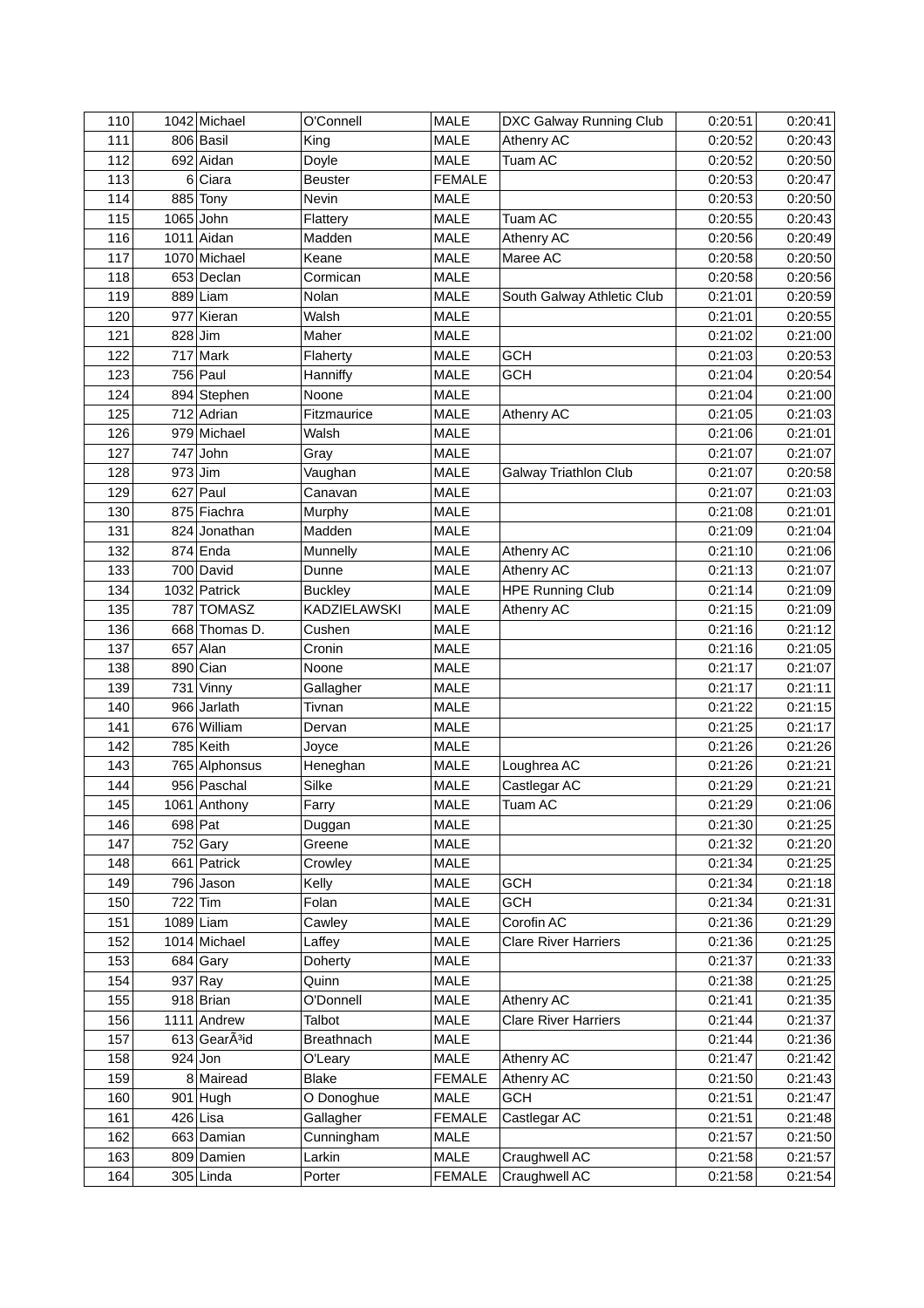| 165        | 882 Wojciech   | Musial               | <b>MALE</b>                    | Marathon Club Ireland           | 0:21:58            | 0:21:49            |
|------------|----------------|----------------------|--------------------------------|---------------------------------|--------------------|--------------------|
| 166        | 330 Marie      | Sheil                | <b>FEMALE</b>                  | <b>GCH</b>                      | 0:21:59            | 0:21:54            |
| 167        | $864$ Paul     | Monaghan             | MALE                           |                                 | 0:22:01            | 0:21:55            |
| 168        | 738 Seamus     | Geraghty             | <b>MALE</b>                    |                                 | 0:22:01            | 0:22:00            |
| 169        | $29$ Judith    | Campbell             | <b>FEMALE</b>                  | <b>GCH</b>                      | 0:22:02            | 0:21:56            |
| 170        | 985 Mirko      | Warnke               | <b>MALE</b>                    |                                 | 0:22:03            | 0:21:53            |
| 171        | 690 Michael    | Doona                | <b>MALE</b>                    | <b>GCH</b>                      | 0:22:05            | 0:21:53            |
| 172        | $649$ Shane    | Conneely             | MALE                           |                                 | 0:22:06            | 0:21:59            |
| 173        | 854 Anthony    | McMahon              | <b>MALE</b>                    |                                 | 0:22:06            | 0:21:55            |
| 174        | 724 Stephen    | Foy                  | <b>MALE</b>                    |                                 | 0:22:06            | 0:21:57            |
| 175        | 1092 Tommy     | Greaney              | <b>MALE</b>                    | Corofin AC                      | 0:22:07            | 0:21:50            |
| 176        | $662$ Paul     | Cryan                | MALE                           | Tuam AC                         | 0:22:08            | 0:22:02            |
| 177        | $1058$ Pete    | Rabbitte             | MALE                           | Tuam AC                         | 0:22:10            | 0:22:04            |
| 178        | $304$ Carol    | Plower               | <b>FEMALE</b>                  |                                 | 0:22:11            | 0:21:54            |
| 179        | $750$ Paul     | Greaney              | <b>MALE</b>                    |                                 | 0:22:11            | 0:21:50            |
| 180        | 211 Michelle   | Lynch                | <b>FEMALE</b>                  | <b>GCH</b>                      | 0:22:12            | 0:22:03            |
| 181        | 680 Sean       | Dinneen              | <b>MALE</b>                    | <b>GCH</b>                      | 0:22:13            | 0:22:10            |
| 182        | $1041$ Tony    | <b>Butler</b>        | <b>MALE</b>                    | DXC Galway Running Club         | 0:22:13            | 0:22:05            |
| 183        | 954 Fintan     | Shannon              | MALE                           | Athenry AC                      | 0:22:14            | 0:22:09            |
| 184        | 1000 James     | Lundon               | <b>MALE</b>                    | Athenry AC                      | 0:22:14            | 0:22:06            |
| 185        | 784 Trevor     | Jennings             | MALE                           | Castlegar AC                    | 0:22:16            | 0:22:10            |
| 186        | $671$ Niall    | Daly                 | MALE                           | <b>GCH</b>                      | 0:22:16            | 0:22:06            |
| 187        | $601$ Jason    | <b>Barlow</b>        | MALE                           |                                 | 0:22:16            | 0:22:07            |
| 188        | 689 Gerard     | Donohue              | MALE                           |                                 | 0:22:19            | 0:22:00            |
| 189        | 621 Brian      | <b>Burke</b>         | MALE                           | Athenry AC                      | 0:22:20            | 0:22:10            |
| 190        | 915 Rob        | O'Connor             | <b>MALE</b>                    |                                 | 0:22:20            | 0:22:13            |
| 191        | $194$ Ruth     | Kilcawley            | <b>FEMALE</b>                  |                                 | 0:22:20            | 0:22:12            |
| 192        | 1037 Eoin      | Ó Conghaile          | <b>MALE</b>                    | <b>HPE Running Club</b>         | 0:22:21            | 0:22:16            |
| 193        | 936 Brian      | Quinn                | <b>MALE</b>                    | Athenry AC                      | 0:22:25            | 0:22:06            |
| 194        | 733 Shane      | Galvin               | <b>MALE</b>                    |                                 | 0:22:25            | 0:22:17            |
| 195        | $827$ Tom      | Maguire              | <b>MALE</b>                    | Craughwell AC                   | 0:22:27            | 0:22:18            |
| 196        | 833 Thomas     | Mannion              | <b>MALE</b>                    | Tuam AC                         | 0:22:28            | 0:22:26            |
| 197        | $961$ Jakub    | Srebrzynski          | MALE                           |                                 | 0:22:29            | 0:22:22            |
| 198        | 205 Esther     | Leahy                | <b>FEMALE</b>                  | Athenry AC                      | 0:22:29            | 0:22:18            |
| 199        | 1086 Dave      | Clarke               | <b>MALE</b>                    | Corofin AC                      | 0:22:30            | 0:22:21            |
| 200        | 228 Deirdre    | McCrae               | <b>FEMALE</b>                  | <b>GCH</b>                      | 0:22:31            | 0:22:23            |
| 201        | $1095$ Ciara   | Power                | <b>FEMALE</b>                  | Corrib AC                       | 0:22:32            | 0:22:19            |
| 202        | $646$ Marc     | Connaughton          | MALE                           |                                 | 0:22:33            | 0:22:24            |
| 203        | 57 Yvonne      | Croke                | <b>FEMALE</b>                  |                                 | 0:22:33            | 0:22:27            |
| 204        | 60 Miriam      | Cuddy                | <b>FEMALE</b>                  |                                 | 0:22:35            | 0:22:23            |
| 205        | 433 Eimear     | <b>Bray</b>          | <b>FEMALE</b>                  | Corofin AC                      | 0:22:35            | 0:22:26            |
| 206        | $843$ Liam     | McDonagh             | <b>MALE</b>                    |                                 | 0:22:35            | 0:22:14            |
| 207        | 947 Declan     |                      | MALE                           |                                 | 0:22:36            | 0:22:25            |
| 208        | 311 Karen      | Ryan<br>Quirke       | <b>FEMALE</b>                  | <b>GCH</b>                      | 0:22:37            | 0:22:29            |
| 209        | 370 Orla       |                      |                                |                                 |                    |                    |
|            | 962 Michael    | Stevens<br>Stapleton | <b>FEMALE</b>                  | Athenry AC                      | 0:22:38            | 0:22:27            |
| 210<br>211 | 1034 Damien    |                      | <b>MALE</b><br><b>MALE</b>     | Loughrea AC<br>HPE Running club | 0:22:39<br>0:22:39 | 0:22:26            |
| 212        | 38 Janet       | Joyce<br>Clancy      |                                | Athenry AC                      | 0:22:39            | 0:22:31<br>0:22:27 |
| 213        |                |                      | <b>FEMALE</b><br><b>FEMALE</b> | <b>GCH</b>                      | 0:22:40            | 0:22:30            |
| 214        | 177 Bridget    | Jacobsen             |                                | Athenry AC                      | 0:22:41            | 0:22:22            |
|            | 20 Catherine   | <b>Burke</b>         | <b>FEMALE</b>                  |                                 |                    |                    |
| 215        | 667 Declan     | Curtin               | MALE                           |                                 | 0:22:41            | 0:22:23            |
| 216        | $648$ Noel     | Conneely             | <b>MALE</b>                    | <b>Clare River Harriers</b>     | 0:22:43            | 0:22:32            |
| 217        | $1017$ Jarlath | Sweeney              | MALE                           | <b>Clare River Harriers</b>     | 0:22:44            | 0:22:38            |
| 218        | 1029 Martin    | Lennon               | MALE                           | East Galway                     | 0:22:45            | 0:22:34            |
| 219        | 442 Margaret   | Sheridan             | <b>FEMALE</b>                  | <b>GCH</b>                      | 0:22:47            | 0:22:34            |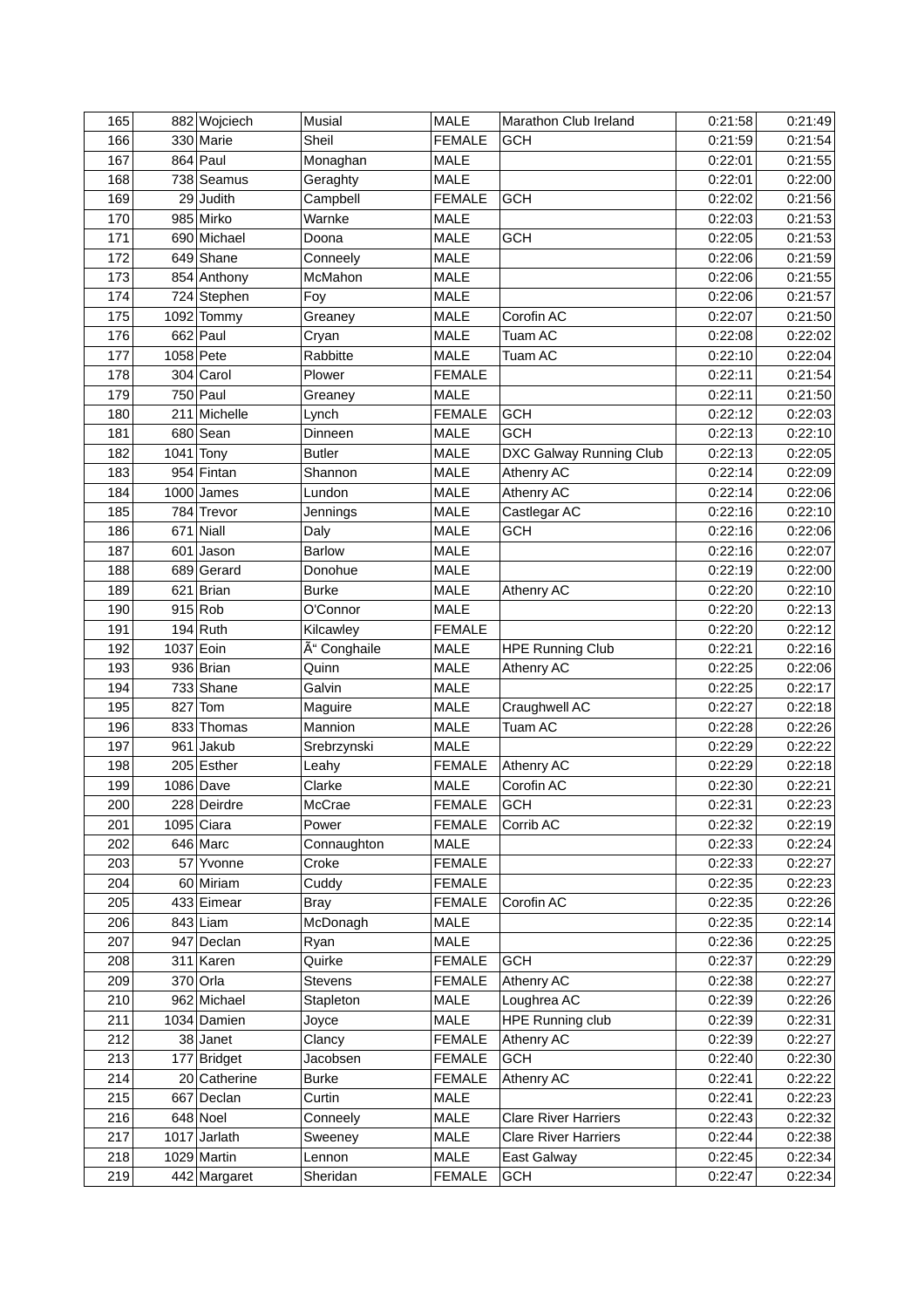| 220 |           | 706 Gerry    | Fahy           | <b>MALE</b>   | <b>Clare River Harriers</b> | 0:22:48 | 0:22:37 |
|-----|-----------|--------------|----------------|---------------|-----------------------------|---------|---------|
| 221 |           | 430 Claire   | Cellarius      | <b>FEMALE</b> | Corofin AC                  | 0:22:48 | 0:22:39 |
| 222 |           | $3$ Edel     | <b>Barrett</b> | <b>FEMALE</b> |                             | 0:22:50 | 0:22:42 |
| 223 |           | 407 Carmel   | Murphy         | <b>FEMALE</b> | Caltra & District AC        | 0:22:50 | 0:22:21 |
| 224 |           | $929$ Liam   | O'Shaughnessy  | MALE          |                             | 0:22:52 | 0:22:31 |
| 225 |           | $1103$ Liam  | Power          | <b>MALE</b>   | <b>GCH</b>                  | 0:22:55 | 0:22:44 |
| 226 |           | 203 Doris    | Laepple        | <b>FEMALE</b> |                             | 0:22:55 | 0:22:49 |
| 227 |           | 881 Ross     | Murphy         | MALE          |                             | 0:22:56 | 0:22:41 |
| 228 |           | 849 Brendan  | <b>McGrath</b> | <b>MALE</b>   | Tuam AC                     | 0:22:58 | 0:22:58 |
| 229 |           | 184 Eimear   | Keary          | <b>FEMALE</b> |                             | 0:22:58 | 0:22:45 |
| 230 |           | 1040 Fergus  | Donnellan      | <b>MALE</b>   | DXC Galway Running Club     | 0:22:59 | 0:22:45 |
| 231 |           | 718 Patrick  | Flaherty       | MALE          | <b>HPE Running Club</b>     | 0:22:59 | 0:22:51 |
| 232 |           | $1062$ Eanna | Canavan        | MALE          | Tuam AC                     | 0:23:00 | 0:22:47 |
| 233 | $614$ TJ  |              | Breen          | MALE          |                             | 0:23:01 | 0:22:44 |
| 234 |           | $647$ Dara   | Conneely       | <b>MALE</b>   |                             | 0:23:01 | 0:22:45 |
| 235 |           | 886 Cormac   | Nicholson      | MALE          | Athenry AC                  | 0:23:01 | 0:22:46 |
| 236 |           | 28 Aoife     | Callan         | <b>FEMALE</b> | Athenry AC                  | 0:23:02 | 0:22:49 |
| 237 |           | 911 Killian  | O'Brien        | MALE          | Castlegar AC                | 0:23:03 | 0:22:51 |
| 238 |           | $19$ Linda   | <b>Buckley</b> | <b>FEMALE</b> |                             | 0:23:05 | 0:22:54 |
| 239 |           | 454 Margaret | Glavin         | <b>FEMALE</b> | Galway Triathlon Club       | 0:23:05 | 0:22:54 |
| 240 |           | $1114$ Emmet | Queenan        | MALE          |                             | 0:23:06 | 0:22:40 |
| 241 |           | 1006 Eoin    | O'Sullivan     | MALE          | Athenry AC                  | 0:23:07 | 0:22:56 |
| 242 |           | $817$ John   | Leinster       | MALE          | Athenry AC                  | 0:23:09 | 0:23:00 |
| 243 |           | $691$ Enda   | Dowling        | MALE          |                             | 0:23:10 | 0:22:41 |
| 244 |           | $913$ Rory   | O'Connor       | MALE          | Tuam AC                     | 0:23:10 | 0:23:06 |
| 245 |           | $919$ Pat    | O'Donnell      | MALE          |                             | 0:23:11 | 0:23:01 |
| 246 |           | $128$ Niamh  | Flavin         | <b>FEMALE</b> | Craughwell AC               | 0:23:12 | 0:22:55 |
| 247 | $1119$ JP |              | Steede         | MALE          | <b>Bradley Renault</b>      | 0:23:13 | 0:22:57 |
| 248 |           | 808 Michael  | Langan         | MALE          |                             | 0:23:14 | 0:23:06 |
| 249 |           | 421 Margaret | Murphy         | <b>FEMALE</b> | Craughwell AC               | 0:23:15 | 0:23:08 |
| 250 |           | 634 Michael  | Casey          | MALE          |                             | 0:23:16 | 0:23:00 |
| 251 |           | 87 Patricia  | Donnellan      | <b>FEMALE</b> |                             | 0:23:19 | 0:22:49 |
| 252 |           | $603$ Niall  | <b>Beatty</b>  | <b>MALE</b>   |                             | 0:23:20 | 0:22:52 |
| 253 |           | $701$ Shane  | Dunne          | MALE          |                             | 0:23:21 | 0:22:52 |
| 254 |           | 707 Gordon   | Fahy           | MALE          |                             | 0:23:24 | 0:23:05 |
| 255 |           | 892 Frank    | Noone          | <b>MALE</b>   | Athenry AC                  | 0:23:27 | 0:23:13 |
| 256 |           | 24 Darrelle  | <b>Burke</b>   | <b>FEMALE</b> |                             | 0:23:27 | 0:23:10 |
| 257 |           | 940 Kerrill  | Rohan          | MALE          |                             | 0:23:29 | 0:23:21 |
| 258 |           | $141$ Anna   | Gietl          | <b>FEMALE</b> |                             | 0:23:31 | 0:23:06 |
| 259 |           | $137$ BrÃd   | Galvin         | <b>FEMALE</b> |                             | 0:23:35 | 0:23:16 |
| 260 |           | 1020 Keith   | Greally        | <b>MALE</b>   | <b>Clare River Harriers</b> | 0:23:35 | 0:23:25 |
| 261 |           | $1116$ Tony  | Fahy           | MALE          |                             | 0:23:36 | 0:23:33 |
| 262 |           | $776$ Paul   | Horan          | MALE          | <b>GCH</b>                  | 0:23:40 | 0:23:09 |
| 263 |           | $725$ Sean   | Freeney        | MALE          | Athenry AC                  | 0:23:41 | 0:23:27 |
| 264 |           | 1071 Brendan | <b>Boland</b>  | <b>MALE</b>   | Maree AC                    | 0:23:42 | 0:23:34 |
| 265 |           | $748$ Tony   | Gray           | MALE          | Marathon Club Ireland       | 0:23:42 | 0:23:29 |
| 266 |           | 379 Mary     | Mellody        | <b>FEMALE</b> | East Galway                 | 0:23:43 | 0:23:29 |
| 267 |           | 739 Tim      | Geraghty       | <b>MALE</b>   |                             | 0:23:45 | 0:23:27 |
| 268 |           | $774$ Tom    | Hopkins        | MALE          | Tuam AC                     | 0:23:46 | 0:23:44 |
| 269 |           | 53 Orlaith   | Cormican       | <b>FEMALE</b> |                             | 0:23:47 | 0:23:35 |
| 270 |           | 1087 Ciaran  | Lynch          | MALE          | Corofin AC                  | 0:23:49 | 0:23:45 |
| 271 |           | 403 Maura    | Meeneghan      | <b>FEMALE</b> | Tuam AC                     | 0:23:49 | 0:23:32 |
| 272 |           | $302$ Mags   | Page           | <b>FEMALE</b> |                             | 0:23:50 | 0:23:42 |
| 273 |           | $710$ John   | Fawl           | MALE          |                             | 0:23:50 | 0:23:32 |
| 274 |           | 1117 Andrew  | Hughes         | MALE          | DeBuitleir's Flyers         | 0:23:50 | 0:23:38 |
|     |           |              |                |               |                             |         |         |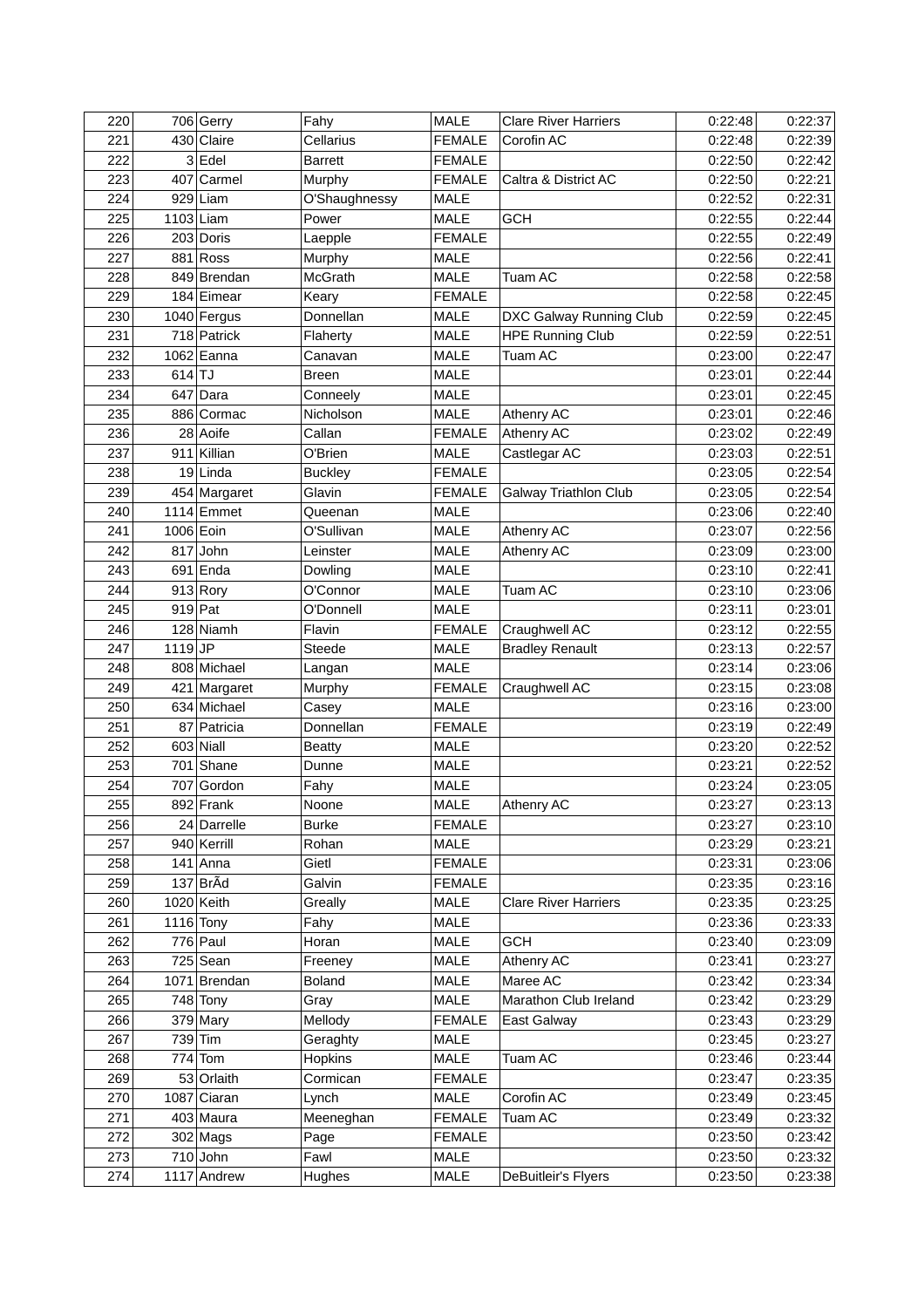| 275        |          | 1122 Eugene   | Delaney          | <b>MALE</b>         | Caltra & District AC         | 0:23:50 | 0:23:20 |
|------------|----------|---------------|------------------|---------------------|------------------------------|---------|---------|
| 276        |          | $1090$ Mark   | Fahy             | <b>MALE</b>         |                              | 0:23:50 | 0:23:46 |
| 277        |          | 884 Kieran    | Nestor           | MALE                |                              | 0:23:50 | 0:23:36 |
| 278        |          | $290$ Jean    | O'Connor         | <b>FEMALE</b>       | <b>GCH</b>                   | 0:23:51 | 0:23:39 |
| 279        |          | $1024$ John   | Fitzmaurice      | MALE                |                              | 0:23:51 | 0:23:26 |
| 280        |          | 626 Eunan     | Canavan          | <b>MALE</b>         |                              | 0:23:52 | 0:23:38 |
| 281        |          | 1067 Gearoid  | Moloney          | <b>MALE</b>         | Maree AC                     | 0:23:54 | 0:23:44 |
| 282        |          | $834$ Colm    | Mc Allen         | MALE                | Craughwell AC                | 0:23:59 | 0:23:53 |
| 283        |          | 69 Laura      | Darby            | <b>FEMALE</b>       |                              | 0:24:01 | 0:23:54 |
| 284        |          | 1123 Gordon   | Duane            | <b>MALE</b>         |                              | 0:24:01 | 0:23:57 |
| 285        |          | 368 Donna     | Lane             | <b>FEMALE</b>       | Athenry AC                   | 0:24:01 | 0:23:51 |
| 286        |          | 745 Killian   | Gottsche         | <b>MALE</b>         |                              | 0:24:04 | 0:23:53 |
| 287        |          | 751 Russell   | Greaney          | MALE                |                              | 0:24:05 | 0:23:58 |
| 288        |          | 654 Michael   | Cormican         | <b>MALE</b>         |                              | 0:24:08 | 0:23:46 |
| 289        | 996 MJ   |               | Conlon           | <b>MALE</b>         | Athenry AC                   | 0:24:08 | 0:23:43 |
| 290        |          | 623 Martin    | <b>Burke</b>     | MALE                |                              | 0:24:11 | 0:23:48 |
| 291        |          | 878 John P    | Murphy           | <b>MALE</b>         | Corofin AC                   | 0:24:11 | 0:23:59 |
| 292        | 1016 Tom |               | Fallon           | <b>MALE</b>         | <b>Clare River Harriers</b>  | 0:24:11 | 0:23:40 |
| 293        |          | 213 Fiona     | Lyons            | <b>FEMALE</b>       |                              | 0:24:13 | 0:24:00 |
| 294        |          | 274 MAEVE     | <b>NOONE</b>     | <b>FEMALE</b>       | <b>Athenry AC</b>            | 0:24:16 | 0:23:59 |
| 295        |          | 792 Stephen   | Keary            | <b>MALE</b>         |                              | 0:24:17 | 0:24:04 |
| 296        |          | 726 Tony      | Furey            | <b>MALE</b>         |                              | 0:24:18 | 0:24:03 |
| 297        |          | 883 Frankie   | Nally            | MALE                |                              | 0:24:18 | 0:24:12 |
| 298        |          | 773 Declan    | Holland          | MALE                |                              | 0:24:22 | 0:24:09 |
| 299        |          | 896 Martin    | O Brien          | <b>MALE</b>         | Corofin AC                   | 0:24:22 | 0:23:58 |
| 300        |          | $907$ Colm    | O Maille         | <b>MALE</b>         | <b>GCH</b>                   | 0:24:23 | 0:24:11 |
| 301        |          | 1047 Mark     | <b>Burns</b>     | <b>MALE</b>         | Loughrea AC                  | 0:24:25 | 0:24:17 |
| 302        |          | $1046$ Shane  | Broughl          | <b>MALE</b>         |                              | 0:24:25 | 0:24:17 |
| 303        |          | 825 Philip    | Magnier          | MALE                | Athenry AC                   | 0:24:26 | 0:24:13 |
| 304        |          | $1043$ John   | Reddington       | <b>MALE</b>         | Loughrea AC                  | 0:24:26 | 0:24:21 |
| 305        |          | 791 Robert    | Keary            | MALE                | Loughrea AC                  | 0:24:27 | 0:24:15 |
| 306        |          | 326 Helena    | Scannell         | <b>FEMALE</b>       | <b>GCH</b>                   | 0:24:27 | 0:24:09 |
| 307        |          | 677 Kevin     | Devane           | <b>MALE</b>         | Athenry AC                   | 0:24:28 | 0:24:17 |
| 308        |          | $908$ Sean    | O Neill          | <b>MALE</b>         |                              | 0:24:29 | 0:24:16 |
| 309        |          | 301 Claire    | O'Sullivan       | <b>FEMALE</b>       |                              | 0:24:31 | 0:24:02 |
| 310        |          | 112 Maeve     |                  | <b>FEMALE</b>       |                              | 0:24:31 | 0:24:07 |
| 311        |          |               | Farragher        |                     |                              |         | 0:24:16 |
|            |          | 826 Niall     | Maguire          | MALE<br><b>MALE</b> |                              | 0:24:32 | 0:24:17 |
| 312<br>313 |          | $873$ Brian   | Mulry<br>Lenihan |                     | Craughwell AC                | 0:24:33 | 0:24:10 |
|            |          | 819 Sylvester |                  | MALE                |                              | 0:24:34 |         |
| 314        |          | $386$ Lisa    | Finn             | <b>FEMALE</b>       | <b>HPE Running Club</b>      | 0:24:35 | 0:24:16 |
| 315        |          | $876$ John    | Murphy           | MALE                |                              | 0:24:36 | 0:24:21 |
| 316        |          | 315 Leonor    | Rodriguez        | <b>FEMALE</b>       |                              | 0:24:37 | 0:24:19 |
| 317        |          | $375$ Sarah   | Johnson          | <b>FEMALE</b>       |                              | 0:24:37 | 0:24:24 |
| 318        |          | 183 Catherine | Keane Murphy     | <b>FEMALE</b>       | <b>GCH</b>                   | 0:24:38 | 0:24:28 |
| 319        |          | $134$ Lorna   | Freeman          | <b>FEMALE</b>       | Athenry AC                   | 0:24:39 | 0:24:22 |
| 320        | 1102 Gus |               | Sammin           | MALE                | <b>GCH</b>                   | 0:24:40 | 0:24:14 |
| 321        |          | $297$ Emer    | OMahony          | <b>FEMALE</b>       |                              | 0:24:43 | 0:24:33 |
| 322        |          | $1019$ Declan | Varley           | <b>MALE</b>         | <b>Clare River Harriers</b>  | 0:24:45 | 0:24:23 |
| 323        |          | $705$ Steve   | Everard          | MALE                | <b>Galway Triathlon Club</b> | 0:24:45 | 0:24:26 |
| 324        |          | 1110 David    | Fahy             | MALE                |                              | 0:24:46 | 0:24:21 |
| 325        |          | 216 Samantha  | Mahon            | <b>FEMALE</b>       |                              | 0:24:47 | 0:24:35 |
| 326        |          | 1056 Kenneth  | Corless          | <b>MALE</b>         | South Galway Athletic Club   | 0:24:47 | 0:24:35 |
| 327        |          | 344 Michelle  | Tuohy            | <b>FEMALE</b>       | Athenry AC                   | 0:24:50 | 0:24:42 |
| 328        |          | 925 Barry     | O'Loughlin       | MALE                |                              | 0:24:52 | 0:24:40 |
| 329        |          | 939 Anthony   | Redmond          | MALE                |                              | 0:24:56 | 0:24:36 |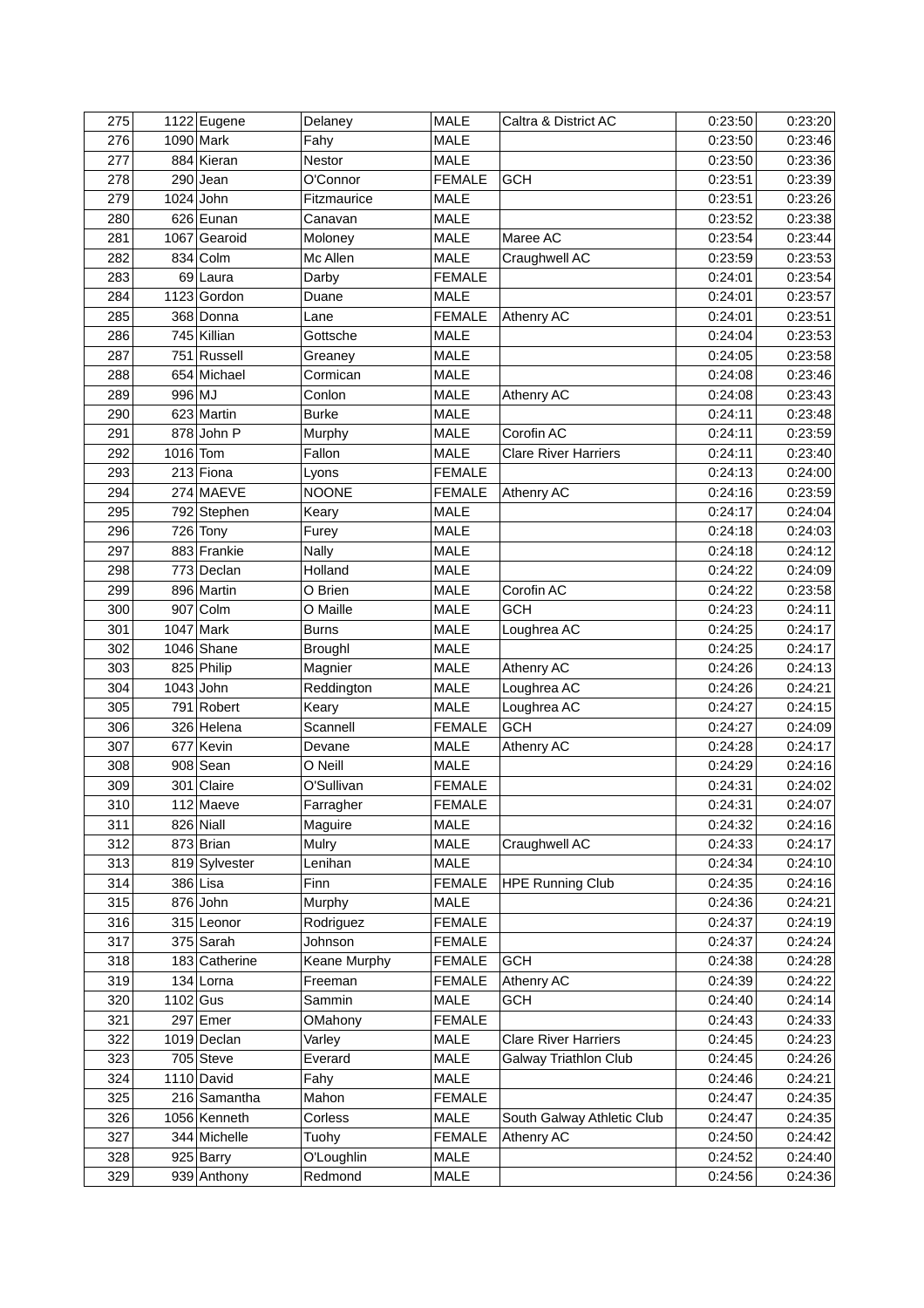| 330        |         | $688$ Tim              | Donnellan     | <b>MALE</b>   | <b>GCH</b>                  | 0:24:57 | 0:24:40 |
|------------|---------|------------------------|---------------|---------------|-----------------------------|---------|---------|
| 331        |         | $746$ Sean             | Grace         | <b>MALE</b>   | <b>Clare River Harriers</b> | 0:24:58 | 0:24:48 |
| 332        |         | 226 Bridget            | Mc Grath      | <b>FEMALE</b> | Tuam AC                     | 0:25:00 | 0:24:46 |
| 333        |         | 859 Brian              | Mellett       | <b>MALE</b>   |                             | 0:25:00 | 0:24:40 |
| 334        |         | 459 Treasa             | Callanan      | <b>FEMALE</b> |                             | 0:25:00 | 0:24:51 |
| 335        |         | $410$ Mary             | Noone         | <b>FEMALE</b> | Caltra & District AC        | 0:25:00 | 0:24:38 |
| 336        |         | 279 Evelyn             | O Donnell     | <b>FEMALE</b> | Connemara                   | 0:25:01 | 0:24:42 |
| 337        |         | 848 Peter              | McGowan       | <b>MALE</b>   |                             | 0:25:03 | 0:24:46 |
| 338        |         | 146 Sharon             | Gordon        | <b>FEMALE</b> |                             | 0:25:04 | 0:24:45 |
| 339        |         | 921 David              | O'Flaherty    | <b>MALE</b>   | <b>HPE Running Club</b>     | 0:25:06 | 0:24:39 |
| 340        |         | $749$ Dave             | Greaney       | <b>MALE</b>   |                             | 0:25:08 | 0:24:47 |
| 341        |         | 366 Cathy              | Melia         | <b>FEMALE</b> | <b>Athenry AC</b>           | 0:25:09 | 0:24:49 |
| 342        |         | 82 Pamela              | Devins        | <b>FEMALE</b> | <b>GCH</b>                  | 0:25:09 | 0:24:49 |
| 343        |         | 656 Philip             | Cribbin       | <b>MALE</b>   | <b>Clare River Harriers</b> | 0:25:11 | 0:25:00 |
| 344        |         | 371 Sinead             | Gannon        | <b>FEMALE</b> | <b>Athenry AC</b>           | 0:25:13 | 0:24:54 |
| 345        |         | 135 Caroline           | Freeney       | <b>FEMALE</b> | Athenry AC                  | 0:25:14 | 0:24:59 |
| 346        |         | 335 Charlene           | Small         | <b>FEMALE</b> |                             | 0:25:15 | 0:24:55 |
| 347        |         | 842 Brian              | McDonagh      | <b>MALE</b>   |                             | 0:25:16 | 0:24:58 |
| 348        |         | $173$ Emma             | <b>Hynes</b>  | <b>FEMALE</b> |                             | 0:25:16 | 0:24:57 |
| 349        |         | 175 Maeve              | Hynes         | <b>FEMALE</b> | Loughrea AC                 | 0:25:18 | 0:24:58 |
| 350        |         | 172 Angelina           | Hynes         | <b>FEMALE</b> | <b>Clare River Harriers</b> | 0:25:18 | 0:24:51 |
| 351        |         | $935$ John             | Quinlivan     | <b>MALE</b>   | Maree AC                    | 0:25:20 | 0:25:11 |
| 352        |         | 643 Derek              | Concannon     | MALE          |                             | 0:25:20 | 0:25:03 |
| 353        |         | 995 Cathal             | Duffy         | <b>MALE</b>   | Athenry AC                  | 0:25:21 | 0:25:05 |
| 354        |         | 448 Naomi              | Galvin        | <b>FEMALE</b> | <b>Tullamore Harriers</b>   | 0:25:24 | 0:25:01 |
| 355        |         | 396 Eithne             | Bermingham    | <b>FEMALE</b> |                             | 0:25:27 | 0:25:11 |
| 356        |         | 70 Gearoidin           | De Bhailis    | <b>FEMALE</b> | Connemara                   | 0:25:27 | 0:25:09 |
| 357        |         | $176$ Paula            | Hynes         | <b>FEMALE</b> |                             | 0:25:27 | 0:25:09 |
| 358        |         | 853 Bernard            | McLoughlin    | <b>MALE</b>   | Connemara                   | 0:25:28 | 0:24:59 |
| 359        |         | 309 Christina          | Quinn         | <b>FEMALE</b> |                             | 0:25:28 | 0:25:14 |
| 360        |         | $960$ Brian            | Somers        | <b>MALE</b>   |                             | 0:25:30 | 0:25:19 |
| 361        |         | 292 Dympna             | O'Dea         | <b>FEMALE</b> |                             | 0:25:32 | 0:25:11 |
| 362        |         | 122 Caroline           | Flaherty      | <b>FEMALE</b> | <b>Clare River Harriers</b> | 0:25:33 | 0:25:28 |
| 363        |         | 405 Aishling           | Martyn        | <b>FEMALE</b> | Maree AC                    | 0:25:37 | 0:25:20 |
| 364        |         | 67 Katherine           | Cussen        | <b>FEMALE</b> |                             | 0:25:37 | 0:25:24 |
| 365        |         | 1026 Shane             | Keane         | <b>MALE</b>   | East Galway                 | 0:25:40 | 0:25:31 |
| 366        |         | 687 James              | Donnellan     | <b>MALE</b>   | <b>HPE Running Club</b>     | 0:25:40 | 0:25:24 |
| 367        |         | $944$ Tom              | Russell       | MALE          |                             | 0:25:40 | 0:25:24 |
| 368        |         | 451 Miriam             | Flatley       | <b>FEMALE</b> |                             | 0:25:40 | 0:25:23 |
| 369        |         | 102 Karen              | Earls         | <b>FEMALE</b> |                             | 0:25:41 | 0:25:17 |
|            |         |                        | O'Connell     |               |                             | 0:25:42 | 0:25:26 |
| 370        |         | 757 Hayden<br>968 Alan |               | MALE          |                             |         | 0:25:21 |
| 371        |         |                        | Treacy        | MALE          | Athenry AC                  | 0:25:43 |         |
| 372<br>373 |         | 788 Brendan            | Keane         | MALE          |                             | 0:25:44 | 0:25:28 |
|            |         | $810$ Gary             | Larkin        | MALE          |                             | 0:25:44 | 0:25:31 |
| 374<br>375 | 1054 JJ |                        | Finn          | MALE          | South Galway Athletic Club  | 0:25:49 | 0:25:42 |
|            |         | 170 Rebecca            | Horgan        | <b>FEMALE</b> |                             | 0:25:49 | 0:25:35 |
| 376        |         | 906 Ronan              | O Grady       | <b>MALE</b>   | Castlegar AC                | 0:25:49 | 0:25:39 |
| 377        |         | 807 Brian              | King          | <b>MALE</b>   |                             | 0:25:51 | 0:25:33 |
| 378        |         | 252 Teresa             | Morrissey     | <b>FEMALE</b> |                             | 0:25:51 | 0:25:38 |
| 379        |         | 969 Gerry              | <b>Treacy</b> | MALE          | Craughwell AC               | 0:25:54 | 0:25:38 |
| 380        |         | $1039$ Noel            | <b>Burke</b>  | MALE          |                             | 0:25:55 | 0:25:37 |
| 381        |         | 950 Michael            | Scarry        | MALE          |                             | 0:25:55 | 0:25:29 |
| 382        |         | 818 Michael            | Lenehan       | MALE          |                             | 0:25:56 | 0:25:47 |
| 383        |         | 780 Joe                | Hyland        | MALE          |                             | 0:25:59 | 0:25:35 |
| 384        |         | 197 Assumpta           | King          | <b>FEMALE</b> | Athenry AC                  | 0:26:02 | 0:25:44 |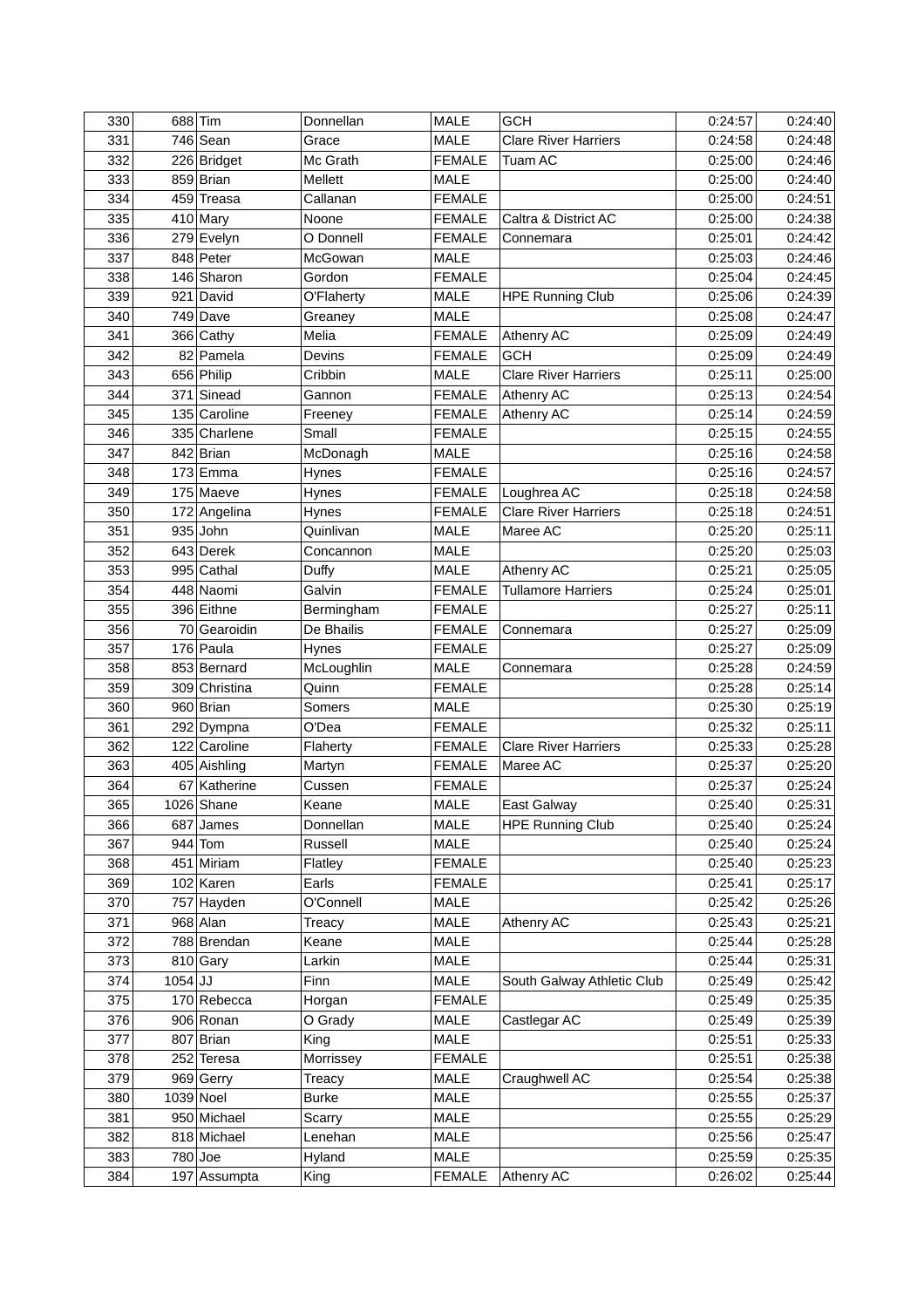| 385 | 802 Martin                 | Kenny                   | MALE                           | <b>Tuam AC</b>              | 0:26:02 | 0:25:43            |
|-----|----------------------------|-------------------------|--------------------------------|-----------------------------|---------|--------------------|
| 386 | 424 Irene                  | Fallon                  | <b>FEMALE</b>                  | Craughwell AC               | 0:26:03 | 0:25:47            |
| 387 | 641 Dermot                 | Comerford               | <b>MALE</b>                    |                             | 0:26:04 | 0:25:39            |
| 388 | 699 Frank                  | Dunleavy                | <b>MALE</b>                    |                             | 0:26:04 | 0:25:38            |
| 389 | 332 Patricia               | Sheppard                | <b>FEMALE</b>                  | Castlegar AC                | 0:26:07 | 0:25:55            |
| 390 | 400 Caitriona              | Marren                  | <b>FEMALE</b>                  | Tuam AC                     | 0:26:10 | 0:26:02            |
| 391 | $212$ Anne                 | Lyng                    | <b>FEMALE</b>                  | Athenry AC                  | 0:26:12 | 0:25:54            |
| 392 | $639$ Jim                  | Cloonan                 | MALE                           | Athenry AC                  | 0:26:13 | 0:25:48            |
| 393 | 76 Corina                  | Delaney                 | <b>FEMALE</b>                  |                             | 0:26:14 | 0:25:46            |
| 394 | 90 Irene                   | Duane                   | <b>FEMALE</b>                  |                             | 0:26:14 | 0:25:45            |
| 395 | 348 Anne-Marie             | Walsh                   | <b>FEMALE</b>                  |                             | 0:26:14 | 0:25:54            |
| 396 | 110 Marian                 | Fahy                    | <b>FEMALE</b>                  |                             | 0:26:14 | 0:26:09            |
| 397 | 352 Jacinta                | Walsh                   | <b>FEMALE</b>                  |                             | 0:26:15 | 0:25:53            |
| 398 | 393 Michelle               | Kerrigan                | <b>FEMALE</b>                  | Loughrea AC                 | 0:26:15 | 0:26:00            |
| 399 | 811 Stephen                | Lawless                 | <b>MALE</b>                    |                             | 0:26:16 | 0:25:52            |
| 400 | 251 Suzanne                | Morris                  | <b>FEMALE</b>                  | <b>Athenry AC</b>           | 0:26:16 | 0:25:44            |
| 401 | 337 Lorraine               | Stenson                 | <b>FEMALE</b>                  | Galway Triathlon Club       | 0:26:18 | 0:26:07            |
| 402 | 384 Michelle               | Meehan                  | <b>FEMALE</b>                  | East Galway                 | 0:26:19 | 0:26:04            |
| 403 | 74 Marie                   | Deegan                  | <b>FEMALE</b>                  |                             | 0:26:19 | 0:25:58            |
| 404 | $658$ Mark                 | Cronin                  | <b>MALE</b>                    |                             | 0:26:20 | 0:26:06            |
| 405 | 365 Olivia                 | Wynne                   | <b>FEMALE</b>                  | <b>Tri Lakes</b>            | 0:26:21 | 0:26:02            |
| 406 | 35 Beatriz                 | Carrasco                | <b>FEMALE</b>                  |                             | 0:26:22 | 0:26:02            |
| 407 | $753$ Joe                  | Grehan                  | <b>MALE</b>                    |                             | 0:26:23 | 0:26:02            |
| 408 | $264$ Slaney               | Murphy                  | <b>FEMALE</b>                  |                             | 0:26:24 | 0:25:54            |
| 409 | $138$ Kate                 | Gavin                   | <b>FEMALE</b>                  | <b>Athenry AC</b>           | 0:26:24 | 0:25:55            |
| 410 | 225 Patricia               | Mc Fadden               | <b>FEMALE</b>                  |                             | 0:26:26 | 0:26:02            |
| 411 | 845 Michael                | McDonagh                | <b>MALE</b>                    | Athenry AC                  | 0:26:29 | 0:26:08            |
| 412 | 336 Patricia               | Staunton                | <b>FEMALE</b>                  |                             | 0:26:30 | 0:26:00            |
| 413 | 357 Kathleen               | Warde                   | <b>FEMALE</b>                  | <b>Tuam AC</b>              | 0:26:32 | 0:26:27            |
| 414 | 286 Siobhan                | O'Brien                 | <b>FEMALE</b>                  |                             | 0:26:34 | 0:26:13            |
| 415 | 143 Fionnuala              | Ginty                   | <b>FEMALE</b>                  |                             | 0:26:37 | 0:26:21            |
| 416 | 231 Fiona                  | McGann                  | <b>FEMALE</b>                  | <b>Bradley Renault</b>      | 0:26:39 | 0:26:27            |
| 417 | 361 margaruite             | Wilkinson               | <b>FEMALE</b>                  | Athenry AC                  | 0:26:41 | 0:26:18            |
| 418 | $411$ Rita                 | Loughrey                | <b>FEMALE</b>                  | Caltra & District AC        | 0:26:44 | 0:26:30            |
| 419 | 118 Colette                | Finneran                | <b>FEMALE</b>                  |                             | 0:26:44 | 0:26:33            |
| 420 | 893 Sean                   | Noone                   | <b>MALE</b>                    |                             | 0:26:51 | 0:26:35            |
| 421 | $164$ Anne                 | Higgins                 | <b>FEMALE</b>                  |                             | 0:26:51 | 0:26:20            |
| 422 | 42 Edwina                  | Coen                    | <b>FEMALE</b>                  | Athenry AC                  | 0:26:51 | 0:26:22            |
| 423 | 77 Claire                  | Dempsey                 | <b>FEMALE</b>                  |                             | 0:26:53 | 0:26:26            |
| 424 | $227$ Mary                 | McCormack               | <b>FEMALE</b>                  | <b>Clare River Harriers</b> | 0:26:57 | 0:26:35            |
| 425 | 133 Claire                 | Forde                   | <b>FEMALE</b>                  | Athenry AC                  | 0:26:59 | 0:26:42            |
| 426 | 113 Aisling                | Farrell                 | <b>FEMALE</b>                  |                             | 0:27:00 | 0:26:55            |
| 427 | $847$ Brian                | McGee                   | MALE                           |                             | 0:27:01 | 0:26:38            |
| 428 | 779 Gerry                  | Hurley                  | MALE                           | Athenry AC                  | 0:27:02 | 0:26:46            |
| 429 | 125 Joanne                 | Flanagan                | <b>FEMALE</b>                  |                             | 0:27:03 | 0:26:37            |
| 430 | $797$ John                 | Kelly                   | <b>MALE</b>                    |                             | 0:27:06 | 0:26:43            |
| 431 | $249$ Julie                |                         | <b>FEMALE</b>                  |                             | 0:27:06 | 0:26:43            |
| 432 | 1115 Kieran                | Monaghan<br>O'Leary     | <b>MALE</b>                    | Craughwell AC               | 0:27:08 | 0:26:57            |
| 433 | 390 Marion                 | Cummins                 | <b>FEMALE</b>                  | Loughrea AC                 | 0:27:10 | 0:27:00            |
| 434 | $7$ Evelyn                 |                         | <b>FEMALE</b>                  |                             | 0:27:10 | 0:26:47            |
| 435 | 278 Fiona                  | Birmingham<br>O Carroll | <b>FEMALE</b>                  |                             | 0:27:10 | 0:26:55            |
| 436 |                            |                         |                                | Castlegar AC                | 0:27:12 |                    |
| 437 | 107 Caroline<br>402 Marina | Fahy                    | <b>FEMALE</b>                  | Tuam AC                     | 0:27:14 | 0:26:58            |
| 438 | $114$ Mary                 | Hussey<br>Farrell       | <b>FEMALE</b><br><b>FEMALE</b> |                             | 0:27:14 | 0:26:55<br>0:27:03 |
|     |                            |                         |                                |                             |         |                    |
| 439 | 342 Elaine                 | Treacy                  | <b>FEMALE</b>                  | Athenry AC                  | 0:27:15 | 0:26:53            |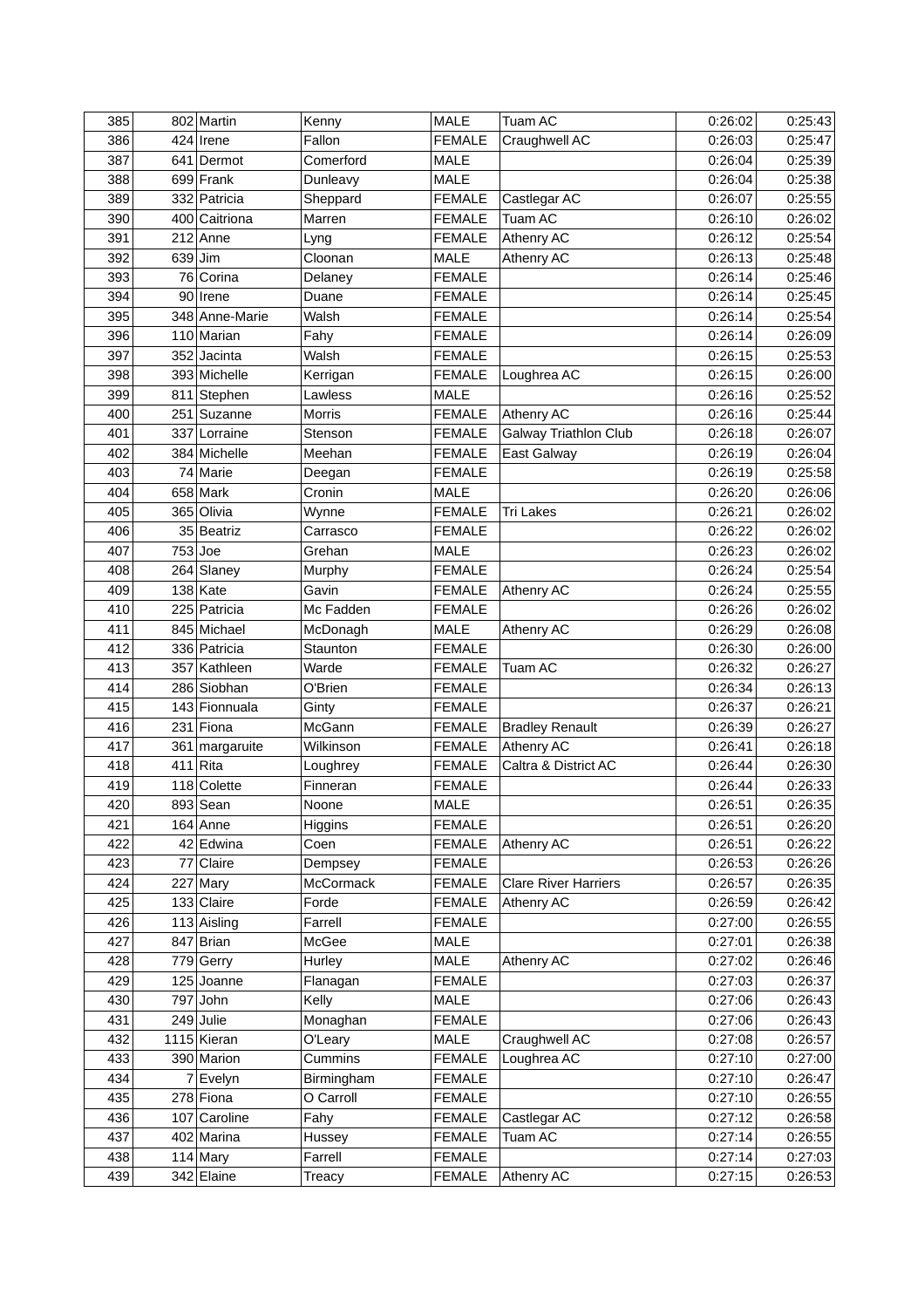| 440 | 289 Eimear   | O'Connor               | <b>FEMALE</b> | Craughwell AC              | 0:27:18            | 0:27:06 |
|-----|--------------|------------------------|---------------|----------------------------|--------------------|---------|
| 441 | $419$ Edel   | Kavanagh               | <b>FEMALE</b> | Craughwell AC              | 0:27:18            | 0:27:01 |
| 442 | $377$ Mary   | McManus                | <b>FEMALE</b> | East Galway                | 0:27:20            | 0:27:06 |
| 443 | 716 Brian    | Flaherty               | <b>MALE</b>   |                            | 0:27:21            | 0:26:54 |
| 444 | 343 Aoife    | Tuohy                  | <b>FEMALE</b> | Athenry AC                 | 0:27:23            | 0:27:15 |
| 445 | 431 Emily    | Holohan                | <b>FEMALE</b> |                            | 0:27:24            | 0:27:09 |
| 446 | 637 Aaron    | Clarke                 | <b>MALE</b>   |                            | 0:27:25            | 0:27:02 |
| 447 | 105 Grainne  | Engels                 | <b>FEMALE</b> |                            | 0:27:26            | 0:27:01 |
| 448 | 263 Niamh    | Murphy                 | <b>FEMALE</b> |                            | 0:27:27            | 0:27:14 |
| 449 | 48 Helen     | Connaughton            | <b>FEMALE</b> |                            | 0:27:32            | 0:27:01 |
| 450 | $418$ Nuala  | Landers                | <b>FEMALE</b> | Caltra & District AC       | 0:27:36            | 0:27:23 |
| 451 | $267$ Kate   | Murray                 | <b>FEMALE</b> |                            | 0:27:36            | 0:27:06 |
| 452 | 68 Elisha    | Daniels                | <b>FEMALE</b> | Craughwell AC              | 0:27:40            | 0:27:28 |
| 453 | $104$ Clare  | Ellicott               | <b>FEMALE</b> |                            | 0:27:43            | 0:27:38 |
| 454 | 262 Fiona    | Murphy                 | <b>FEMALE</b> |                            | 0:27:43            | 0:27:20 |
| 455 | 62 Majella   | Cummins                | <b>FEMALE</b> | Athenry AC                 | 0:27:45            | 0:27:22 |
| 456 | $378$ Edel   | Jordan                 | <b>FEMALE</b> | East Galway                | 0:27:46            | 0:27:30 |
| 457 | 991 Ronan    | Wood                   | <b>MALE</b>   |                            | 0:27:47            | 0:27:28 |
| 458 | $220$ Jane   | Mangan                 | <b>FEMALE</b> | <b>Athenry AC</b>          | 0:27:48            | 0:27:24 |
| 459 | 447 Marie    | Rooney                 | <b>FEMALE</b> | Craughwell AC              | 0:27:48            | 0:27:37 |
| 460 | 381 Valerie  | Maybin                 | <b>FEMALE</b> | East Galway                | 0:27:50            | 0:27:35 |
| 461 | 993 Dermot   | Young                  | <b>MALE</b>   |                            | 0:27:50            | 0:27:25 |
| 462 | 96 Elaine    | Dunleavy               | <b>FEMALE</b> |                            | 0:27:51            | 0:27:21 |
| 463 | 334 Valerie  | Slattery               | <b>FEMALE</b> | Craughwell AC              | 0:27:55            | 0:27:33 |
| 464 | $179$ Elaine | Joyce                  | <b>FEMALE</b> | <b>GCH</b>                 | 0:27:55            | 0:27:19 |
| 465 | 778 Eamonn   | Hughes                 | <b>MALE</b>   |                            | 0:27:56            | 0:27:31 |
| 466 | 1027 Denis   | <b>Byrne</b>           | MALE          | East Galway                | 0:28:00            | 0:27:43 |
| 467 | 350 Clara    | Walsh                  | <b>FEMALE</b> |                            | 0:28:00            | 0:27:41 |
| 468 | 86 Yvonne    | Dolan                  | <b>FEMALE</b> |                            | 0:28:01            | 0:27:40 |
| 469 | 323 Michelle | Ryan-Kelly             | <b>FEMALE</b> |                            | 0:28:01            | 0:27:37 |
| 470 | 771 Donall   | Hoebler                | <b>MALE</b>   |                            | 0:28:03            | 0:27:37 |
| 471 | 33 Sinead    | Carey                  | <b>FEMALE</b> |                            | 0:28:03            | 0:27:36 |
| 472 | 629 Michael  |                        | <b>MALE</b>   |                            | 0:28:03            | 0:27:35 |
| 473 | 988 Michael  | Carey<br>Whyte         | <b>MALE</b>   |                            | 0:28:04            | 0:27:38 |
| 474 | 34 Anita     | Carr                   | <b>FEMALE</b> |                            | 0:28:10            | 0:27:59 |
| 475 | 111 Sheila   |                        |               |                            |                    | 0:27:52 |
| 476 |              | Fahy<br><b>Dodrill</b> | <b>FEMALE</b> |                            | 0:28:12<br>0:28:12 | 0:27:50 |
|     | 395 Amanda   |                        | <b>FEMALE</b> | South Galway Athletic Club |                    | 0:27:51 |
| 477 | $169$ Tara   | Horan                  | <b>FEMALE</b> |                            | 0:28:14            |         |
| 478 | 40 Nicola    | Cleary                 | <b>FEMALE</b> |                            | 0:28:15            | 0:27:56 |
| 479 | 369 Luisa    | Golz                   | <b>FEMALE</b> | Athenry AC                 | 0:28:16            | 0:27:56 |
| 480 | 136 Dorothy  | Gallagher              | <b>FEMALE</b> | <b>GCH</b>                 | 0:28:17            | 0:27:56 |
| 481 | 888 Enda     | Nolan                  | <b>MALE</b>   |                            | 0:28:18            | 0:27:57 |
| 482 | 159 Teresa   | Healy                  | <b>FEMALE</b> |                            | 0:28:18            | 0:28:00 |
| 483 | 238 Roisin   | McLoughlin             | <b>FEMALE</b> |                            | 0:28:27            | 0:28:01 |
| 484 | $198$ Dee    | King                   | <b>FEMALE</b> |                            | 0:28:27            | 0:28:05 |
| 485 | 693 Colin    | Duane                  | <b>MALE</b>   | Athenry AC                 | 0:28:28            | 0:28:03 |
| 486 | 762 Padraig  | Headd                  | <b>MALE</b>   | Loughrea AC                | 0:28:28            | 0:27:57 |
| 487 | 10 Kate      | Brackpool              | <b>FEMALE</b> |                            | 0:28:28            | 0:28:08 |
| 488 | $117$ Alma   | Finnegan               | <b>FEMALE</b> | Tuam AC                    | 0:28:31            | 0:27:58 |
| 489 | 189 Gillian  | Kelly                  | <b>FEMALE</b> |                            | 0:28:32            | 0:28:09 |
| 490 | 272 Marieta  | Nolan                  | <b>FEMALE</b> | Tuam AC                    | 0:28:36            | 0:28:08 |
| 491 | 121 Aislinn  | Flaherty               | <b>FEMALE</b> | Tuam AC                    | 0:28:37            | 0:28:09 |
| 492 | 409 Brid     | Greene                 | <b>FEMALE</b> | Caltra & District AC       | 0:28:38            | 0:28:24 |
| 493 | 308 Siobhan  | Power                  | <b>FEMALE</b> |                            | 0:28:38            | 0:28:09 |
| 494 | $127$ Orla   | Flatley                | <b>FEMALE</b> |                            | 0:28:39            | 0:28:13 |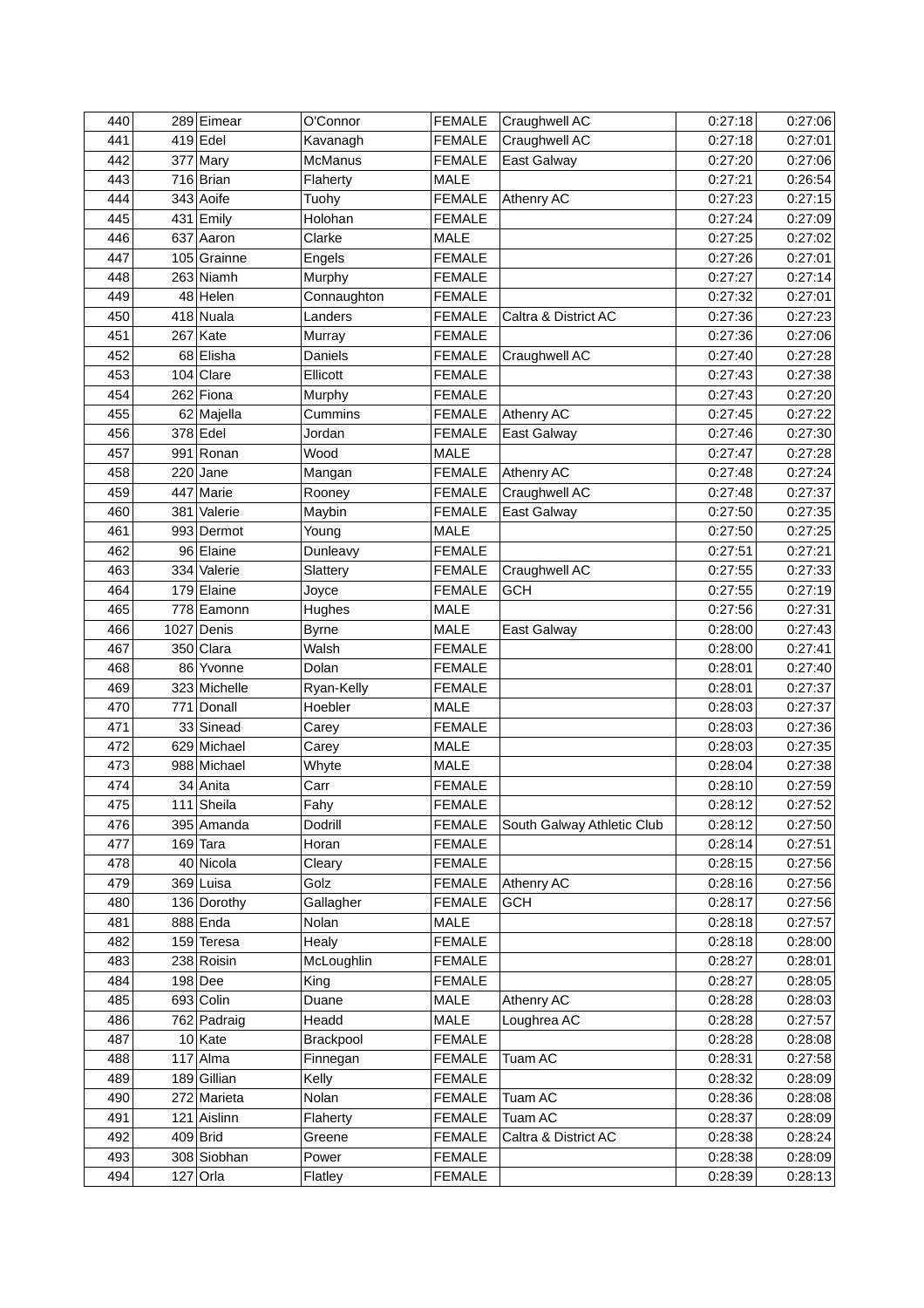| 495 | 261 Claire                 | Murphy                     | <b>FEMALE</b> | Loughrea AC                 | 0:28:39 | 0:28:23            |
|-----|----------------------------|----------------------------|---------------|-----------------------------|---------|--------------------|
| 496 | 329 Claire                 | Shanahan                   | <b>FEMALE</b> |                             | 0:28:42 | 0:28:15            |
| 497 | 73 Niamh                   | De Paor                    | <b>FEMALE</b> |                             | 0:28:43 | 0:28:26            |
| 498 | $171$ Edel                 | Houton                     | <b>FEMALE</b> |                             | 0:28:48 | 0:28:26            |
| 499 | 84 Noreen                  | Doherty                    | <b>FEMALE</b> |                             | 0:28:50 | 0:28:22            |
| 500 | 16 Ailbhe                  | <b>Brown</b>               | <b>FEMALE</b> |                             | 0:28:50 | 0:28:50            |
| 501 | $89$ Amy                   | Donoghue                   | <b>FEMALE</b> |                             | 0:28:51 | 0:28:22            |
| 502 | 88 Amy                     | Donoghue                   | <b>FEMALE</b> |                             | 0:28:51 | 0:28:38            |
| 503 | $215$ Nora                 | Maher                      | <b>FEMALE</b> |                             | 0:28:52 | 0:28:37            |
| 504 | 253 Sylvie                 | Mossay-O'Donovan           | <b>FEMALE</b> | Craughwell AC               | 0:28:53 | 0:28:43            |
| 505 | $248$ Jane                 | Molloy                     | <b>FEMALE</b> | Athenry AC                  | 0:28:54 | 0:28:32            |
| 506 | 404 Assumpta               | Meeneghan                  | <b>FEMALE</b> | Tuam AC                     | 0:28:55 | 0:28:36            |
| 507 | 283 Elaine                 | O' Sullivan                | <b>FEMALE</b> |                             | 0:28:56 | 0:28:49            |
| 508 | 285 Rachel                 | O'Brien                    | <b>FEMALE</b> |                             | 0:28:58 | 0:28:35            |
| 509 | 83 Edelle                  | Doherty                    | <b>FEMALE</b> |                             | 0:29:01 | 0:29:01            |
| 510 | 30 Laura                   | Canavan                    | <b>FEMALE</b> |                             | 0:29:01 | 0:28:39            |
| 511 | 287 Niamh                  | O'Carroll                  | <b>FEMALE</b> |                             | 0:29:01 | 0:28:44            |
| 512 | 78 Fiona                   | Dempsey                    | <b>FEMALE</b> | <b>Clare River Harriers</b> | 0:29:04 | 0:28:44            |
| 513 | 408 Anita                  | Shaughnessey               | <b>FEMALE</b> | Caltra & District AC        | 0:29:08 | 0:28:37            |
| 514 | 349 Assumpta               | Walsh                      | <b>FEMALE</b> | <b>Clare River Harriers</b> | 0:29:09 | 0:28:49            |
| 515 | 260 Lorna                  | Munnelly                   | <b>FEMALE</b> |                             | 0:29:10 | 0:28:37            |
| 516 | 436 Caroline               | O'Callaghan                | <b>FEMALE</b> |                             | 0:29:18 | 0:28:49            |
| 517 | 346 Helen                  | Van de Beek                | <b>FEMALE</b> | Craughwell AC               | 0:29:18 | 0:28:55            |
| 518 | 435 Pauline                | <b>Barrett</b>             | <b>FEMALE</b> |                             | 0:29:18 | 0:28:53            |
| 519 | $158$ Emma                 | Hawkes                     | <b>FEMALE</b> | Loughrea AC                 | 0:29:19 | 0:28:59            |
| 520 | $2 $ Gabriela              |                            | <b>FEMALE</b> |                             | 0:29:19 | 0:28:53            |
| 521 | $229$ Helen                | Aumayr<br><b>McDermott</b> |               | Maree AC                    | 0:29:20 | 0:28:59            |
| 522 | 374 Riona                  | Johnson                    | <b>FEMALE</b> |                             | 0:29:24 | 0:29:00            |
|     |                            |                            | <b>FEMALE</b> |                             |         |                    |
| 523 | 1002 Martin<br>358 Johanna | Keane                      | MALE          | Athenry AC                  | 0:29:30 | 0:29:13<br>0:29:16 |
| 524 |                            | Whyte                      | <b>FEMALE</b> | Athenry AC                  | 0:29:33 |                    |
| 525 | 155 Aishling               | Hanrahan                   | <b>FEMALE</b> | Loughrea AC                 | 0:29:33 | 0:29:19            |
| 526 | 444 Vicki                  | Moriarty                   | <b>FEMALE</b> |                             | 0:29:40 | 0:29:28            |
| 527 | 376 Michelle               | Jordan                     | <b>FEMALE</b> | East Galway                 | 0:29:43 | 0:29:28            |
| 528 | 99 Fiona                   | Dwyer                      | <b>FEMALE</b> |                             | 0:29:47 | 0:29:25            |
| 529 | 81 Maeve                   | Dennehy                    | <b>FEMALE</b> |                             | 0:29:47 | 0:29:23            |
| 530 | 353 Mary                   | Walsh                      | <b>FEMALE</b> |                             | 0:29:47 | 0:29:22            |
| 531 | 163 Sinead                 | Hggins                     | <b>FEMALE</b> |                             | 0:29:48 | 0:29:28            |
| 532 | $897$ Tony                 | O'Callaghan                | MALE          |                             | 0:29:52 | 0:29:25            |
| 533 | $140$  Leona               | Gibbons                    | <b>FEMALE</b> | Tuam AC                     | 0:29:54 | 0:29:25            |
| 534 | 1018 Gordon                | Lenihan                    | MALE          | <b>Clare River Harriers</b> | 0:29:55 | 0:29:28            |
| 535 | $31$ Orla                  | Cannon                     | <b>FEMALE</b> |                             | 0:29:56 | 0:29:32            |
| 536 | 445 Veronica               | Coffey                     | <b>FEMALE</b> | Athenry AC                  | 0:29:59 | 0:29:40            |
| 537 | 679 John                   | Dillon                     | <b>MALE</b>   |                             | 0:29:59 | 0:29:30            |
| 538 | 259 Deirdre                | Mulry                      | <b>FEMALE</b> |                             | 0:30:05 | 0:29:48            |
| 539 | 385 Simone                 | Kiernan                    | <b>FEMALE</b> | <b>HPE Running Club</b>     | 0:30:05 | 0:29:34            |
| 540 | 174 Louise                 | Hynes                      | <b>FEMALE</b> | Loughrea AC                 | 0:30:12 | 0:29:57            |
| 541 | 157 Anita                  | Haverty                    | <b>FEMALE</b> |                             | 0:30:13 | 0:29:49            |
| 542 | $100$ Ann                  | Earls                      | <b>FEMALE</b> |                             | 0:30:14 | 0:30:00            |
| 543 | 12 Roseanne                | <b>Brady</b>               | <b>FEMALE</b> | Craughwell AC               | 0:30:16 | 0:29:53            |
| 544 | 241 Michaela               | McNena                     | <b>FEMALE</b> |                             | 0:30:18 | 0:29:49            |
| 545 | 116 Catherine Anne         | Field                      | <b>FEMALE</b> | <b>GCH</b>                  | 0:30:18 | 0:29:50            |
| 546 | 240 Bernice                | McNamara                   | <b>FEMALE</b> |                             | 0:30:22 | 0:30:22            |
| 547 | 207 Elaine                 | Leavy                      | <b>FEMALE</b> |                             | 0:30:22 | 0:29:49            |
| 548 | 233 Marie                  | McGee                      | <b>FEMALE</b> |                             | 0:30:28 | 0:30:05            |
| 549 | 210 Michelle               | Long                       | <b>FEMALE</b> |                             | 0:30:30 | 0:30:06            |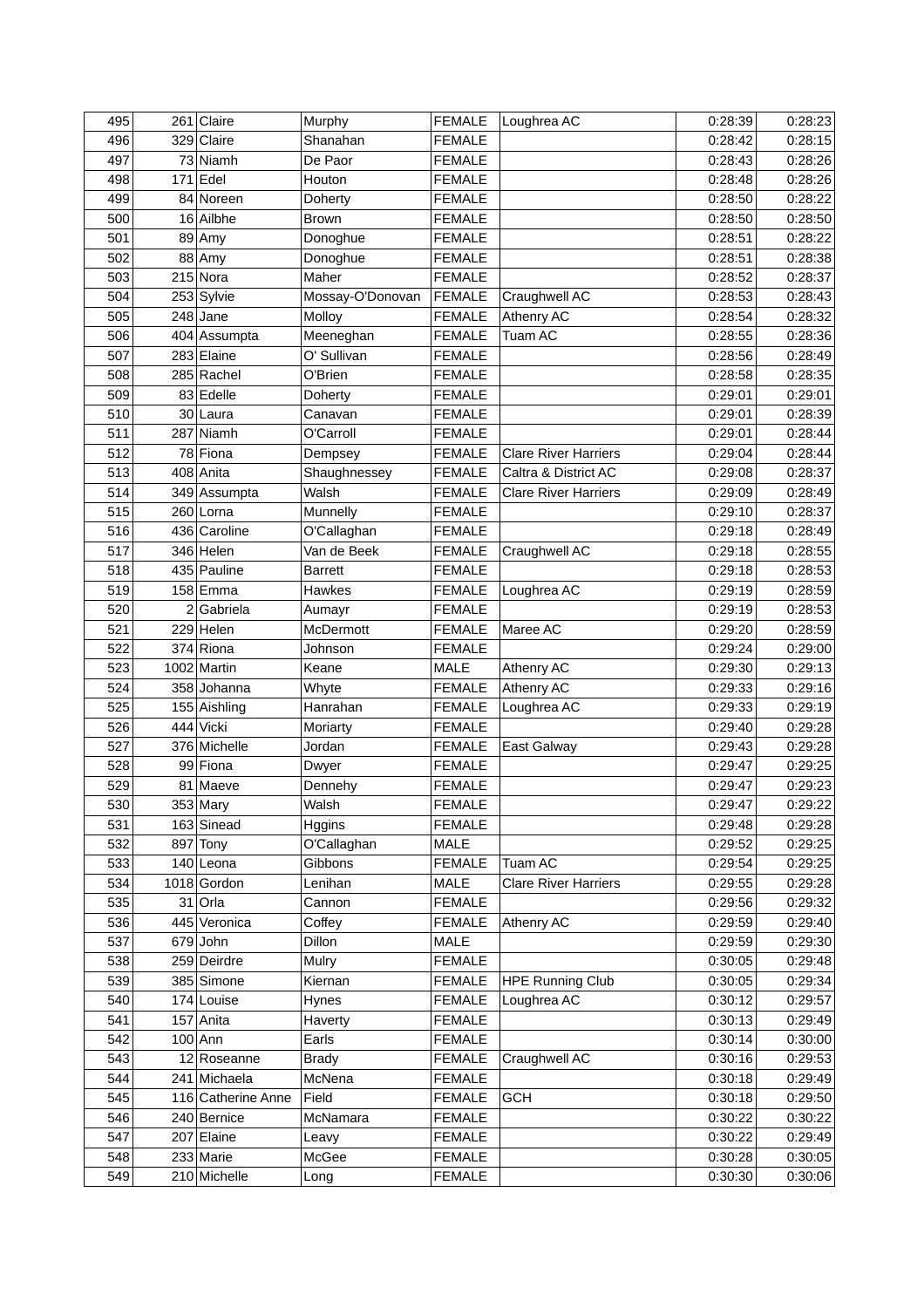| 550        |           | 324 Sheila             | Sammon                    | <b>FEMALE</b>                  | Castlegar AC                       | 0:30:31            | 0:30:14            |
|------------|-----------|------------------------|---------------------------|--------------------------------|------------------------------------|--------------------|--------------------|
| 551        |           | 354 Sinead             | Walsh                     | <b>FEMALE</b>                  | <b>Athenry AC</b>                  | 0:30:33            | 0:30:09            |
| 552        |           | 998 Michael            | Glynn                     | MALE                           | Athenry AC                         | 0:30:36            | 0:30:14            |
| 553        |           | $269$ Helen            | NÃ ChiarÃ <sub>i</sub> in | <b>FEMALE</b>                  | Tuam AC                            | 0:30:37            | 0:30:09            |
| 554        |           | 288 Deirdre            | O'Connor                  | <b>FEMALE</b>                  | <b>GCH</b>                         | 0:30:39            | 0:30:25            |
| 555        |           | 181 Evelyn             | Keane                     | <b>FEMALE</b>                  |                                    | 0:30:42            | 0:30:23            |
| 556        |           | 37 Sarah               | Caulfield                 | <b>FEMALE</b>                  |                                    | 0:30:45            | 0:30:21            |
| 557        |           | $967$ James            | Tormey                    | <b>MALE</b>                    |                                    | 0:30:48            | 0:30:29            |
| 558        |           | $417$ Aine             | Kelly                     | <b>FEMALE</b>                  | Caltra & District AC               | 0:31:00            | 0:30:29            |
| 559        |           | 1113 Padraig           | <b>Brady</b>              | MALE                           |                                    | 0:31:02            | 0:30:47            |
| 560        |           | $64$ Nuala             | Cunningham                | <b>FEMALE</b>                  |                                    | 0:31:04            | 0:30:38            |
| 561        |           | 769 Michael            | Hickey                    | <b>MALE</b>                    | <b>GCH</b>                         | 0:31:07            | 0:30:38            |
| 562        |           | $154$ Leona            | Halton                    | <b>FEMALE</b>                  | <b>Athenry AC</b>                  | 0:31:15            | 0:30:59            |
| 563        |           | 422 Kathleen           | Callanan                  | <b>FEMALE</b>                  | Craughwell AC                      | 0:31:15            | 0:30:52            |
| 564        |           | 148 Maura              | Greaney                   | <b>FEMALE</b>                  | Craughwell AC                      | 0:31:15            | 0:30:54            |
| 565        |           | $282$ mary             | O'Reilly                  | <b>FEMALE</b>                  | Athenry AC                         | 0:31:19            | 0:30:52            |
| 566        |           | 359 Maggie             | Whyte                     | <b>FEMALE</b>                  |                                    | 0:31:20            | 0:31:02            |
| 567        | $178$ Liz |                        | Jennings                  | <b>FEMALE</b>                  |                                    | 0:31:32            | 0:31:13            |
| 568        |           | $4$ Sinead             | <b>Bartley</b>            | <b>FEMALE</b>                  |                                    | 0:31:33            | 0:31:14            |
| 569        |           | $1$ Janan              | Alani                     | <b>FEMALE</b>                  |                                    | 0:31:38            | 0:31:29            |
| 570        |           | 236 Linda              | McIntyre                  | <b>FEMALE</b>                  |                                    | 0:31:41            | 0:31:16            |
| 571        |           | 234 Teresa             | McGrath                   | <b>FEMALE</b>                  | Athenry AC                         | 0:31:42            | 0:31:24            |
| 572        |           | 258 Michelle           | <b>Mullins</b>            | <b>FEMALE</b>                  |                                    | 0:31:49            | 0:31:25            |
| 573        |           | $123$ Emer             | Flaherty                  | <b>FEMALE</b>                  |                                    | 0:31:55            | 0:31:52            |
| 574        |           | 95 Eleanor             | Duignan                   | <b>FEMALE</b>                  | Corrib AC                          | 0:31:57            | 0:31:26            |
| 575        |           | 413 Maura              | Fallon                    | <b>FEMALE</b>                  | Caltra & District AC               | 0:32:00            | 0:31:29            |
| 576        |           | 391 Aisling            | Deely                     | <b>FEMALE</b>                  | Loughrea AC                        | 0:32:02            | 0:31:48            |
| 577        |           | 244 Carmel             | Mitchell                  | <b>FEMALE</b>                  | Athenry AC                         | 0:32:04            | 0:31:34            |
| 578        |           | 382 Sarah              | Lally                     | <b>FEMALE</b>                  | East Galway                        | 0:32:06            | 0:31:49            |
| 579        |           | $153$ Dee              | Halloran                  | <b>FEMALE</b>                  | Athenry AC                         | 0:32:09            | 0:31:37            |
| 580        |           | 237 Caroline           | McLoughlin                | <b>FEMALE</b>                  | Athenry AC                         | 0:32:09            | 0:31:37            |
| 581        |           | 180 Maeve              | Joyce                     | <b>FEMALE</b>                  |                                    | 0:32:21            | 0:32:04            |
| 582        |           | 219 Ramona             | Mallen                    | <b>FEMALE</b>                  |                                    | 0:32:23            | 0:32:00            |
| 583        |           | 124 Margaret           | Flaherty                  | <b>FEMALE</b>                  |                                    | 0:32:23            | 0:31:57            |
| 584        |           | $129$ Tess             | Fogarty                   | <b>FEMALE</b>                  |                                    | 0:32:29            | 0:32:13            |
| 585        |           | 284 marie              | O'Brien                   | <b>FEMALE</b>                  |                                    | 0:32:46            | 0:32:18            |
| 586        |           | 380 Kay                | Garvey                    | <b>FEMALE</b>                  | East Galway                        | 0:32:48            | 0:32:30            |
| 587        |           | 362 Etain              | Wilson                    | <b>FEMALE</b>                  | Athenry AC                         | 0:32:54            | 0:32:21            |
| 588        |           | $193$ Sarah            | Kennedy                   | <b>FEMALE</b>                  | Craughwell AC                      | 0:33:19            | 0:33:00            |
|            |           |                        |                           |                                |                                    |                    |                    |
| 589<br>590 |           | 199 Fiona<br>196 Karen | King<br>Killilea          | <b>FEMALE</b><br><b>FEMALE</b> | Athenry AC<br>Caltra & District AC | 0:33:23<br>0:33:31 | 0:32:59<br>0:33:08 |
| 591        |           | $131$ Eilis            |                           |                                |                                    | 0:33:37            | 0:33:13            |
|            |           |                        | Foran                     | <b>FEMALE</b>                  |                                    |                    |                    |
| 592        |           | $1121$ Marty           | Murphy                    | <b>MALE</b>                    |                                    | 0:33:39            | 0:33:22            |
| 593        |           | 715 Michael            | Fitzsimons                | MALE                           |                                    | 0:33:46            | 0:33:32            |
| 594        |           | 195 Monica             | Killeen                   | <b>FEMALE</b>                  |                                    | 0:33:57            | 0:33:29            |
| 595        |           | 291 Siobhan            | O'Connor                  | <b>FEMALE</b>                  |                                    | 0:34:04            | 0:33:39            |
| 596        |           | $347$ Aine             | Vesey                     | <b>FEMALE</b>                  | <b>GCH</b>                         | 0:34:04            | 0:33:38            |
| 597        |           | 246 Diane              | Mitchell                  | <b>FEMALE</b>                  |                                    | 0:34:12            | 0:33:41            |
| 598        |           | 93 Alice               | Duffy                     | <b>FEMALE</b>                  |                                    | 0:34:13            | 0:33:43            |
| 599        |           | 416 Maureen            | Lawlor                    | <b>FEMALE</b>                  | Caltra & District AC               | 0:34:32            | 0:34:02            |
| 600        |           | 982 Robert             | Walsh                     | <b>MALE</b>                    |                                    | 0:34:34            | 0:34:07            |
| 601        |           | 414 Maura              | Hardiman                  | <b>FEMALE</b>                  |                                    | 0:34:37            | 0:34:12            |
| 602        |           | 14 Sonya               | <b>Broderick</b>          | <b>FEMALE</b>                  | Athenry AC                         | 0:34:40            | 0:34:16            |
| 603        |           | 356 Shauna             | Ward                      | <b>FEMALE</b>                  |                                    | 0:34:40            | 0:34:24            |
| 604        |           | 683 Alan               | Doheny                    | MALE                           |                                    | 0:34:45            | 0:34:22            |